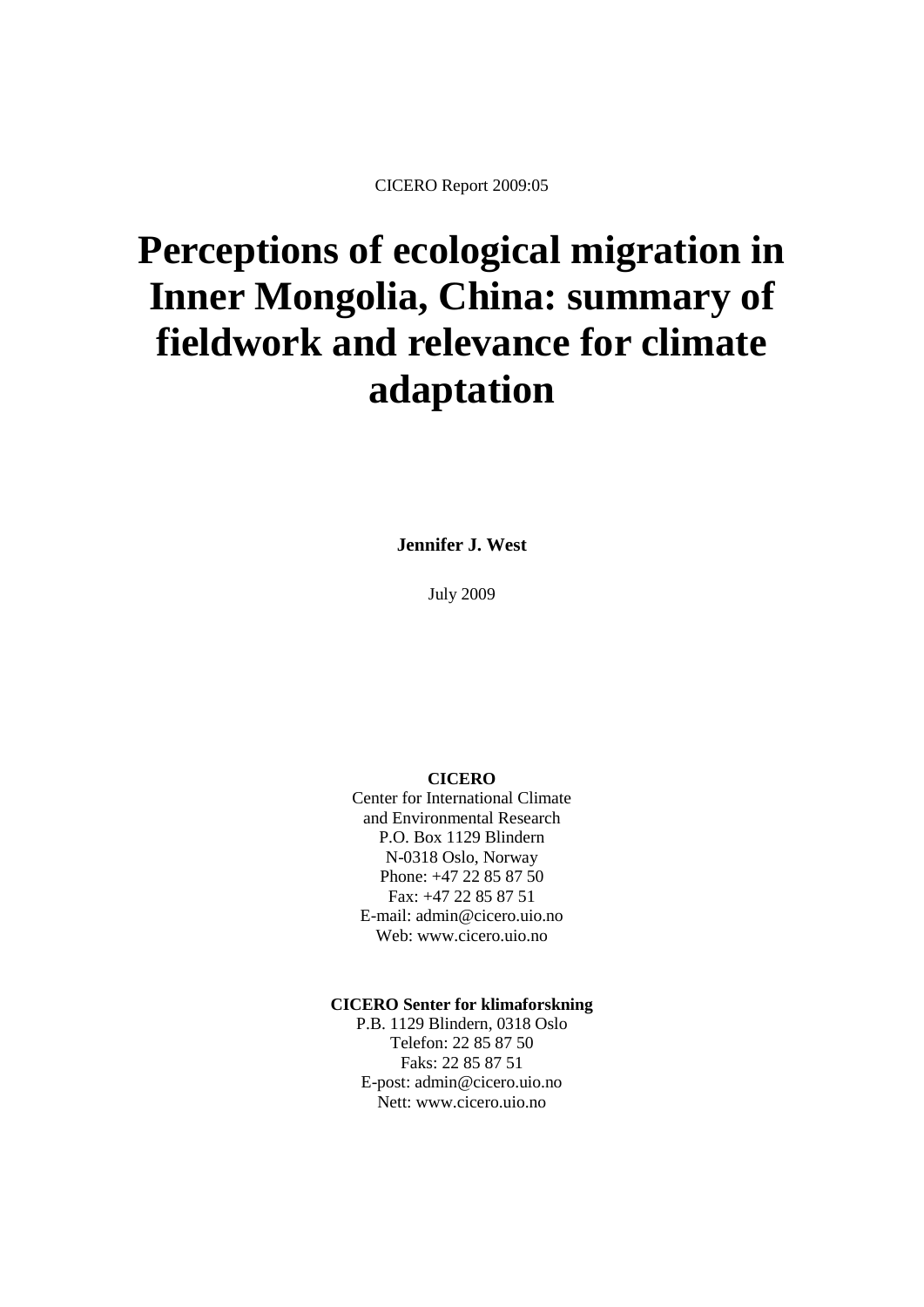**Tittel: Perceptions of ecological migration in Inner Mongolia, China: summary of fieldwork and relevance for climate adaptation.**

**Forfatter(e): Jennifer J. West Author(s): Jennifer J. West** CICERO Report 2009:04 sider **Finansieringskilde:** EU **Financed by: EU Prosjekt:** ADAM: Adaptation and Mitigation Strategies: Supporting European Climate Policies. **Prosjektleder:** H. Asbjørn Aaheim **Project manager:** H. Asbjørn Aaheim **Kvalitetsansvarlig:** Knut H. Alfsen **Quality manager:** Knut H. Alfsen

**Sammendrag:**

Rapporten kan bestilles fra: CICERO Senter for klimaforskning P.B. 1129 Blindern 0318 Oslo

Eller lastes ned fra: [http://www.cicero.uio.no](http://www.cicero.uio.no/) **Title: Perceptions of ecological migration in Inner Mongolia, China: summary of fieldwork and relevance for climate adaptation.**

**CICERO 22 pages Project:** ADAM: Adaptation and Mitigation Strategies: Supporting European Climate Policies. **Nøkkelord: Keywords:** Ecological migration, local perceptions, climate adaptation, China, Inner Mongolia

#### **Abstract**:

This report documents local perceptions and experiences of environmental migration in Bantanjing village and Luanjingtan town, Alxa League, Inner Mongolia, China and discusses some of the challenges and opportunities for climate change adaptation in the region. The findings draw on 15 household interviews, three group discussions, participant observations, field tours, informal discussions with local officials, and a focus group with local policy makers and practitioners.

Residents of Bantanjing and Luanjingtan have to various extents chosen migration as a way of dealing with vulnerability in their former livelihoods. While many migrants feel that their lives have improved in key areas such as access to healthcare and schooling and access to more goods and services, challenges associated with ensuring that the move is a sustainable one in the longer term remain. Livelihood adaptations resulting from ecological migration, expressed in the transition from herding to farming, raise both new climate adaptation, as well as mitigation issues.

#### **Språk:** English **Language of report:** English

| The report may be ordered from:              |
|----------------------------------------------|
| CICERO (Center for International Climate and |
| Environmental Research – Oslo)               |
| PO Box 1129 Blindern                         |
| 0318 Oslo, NORWAY                            |
|                                              |

Or be downloaded from: [http://www.cicero.uio.no](http://www.cicero.uio.no/)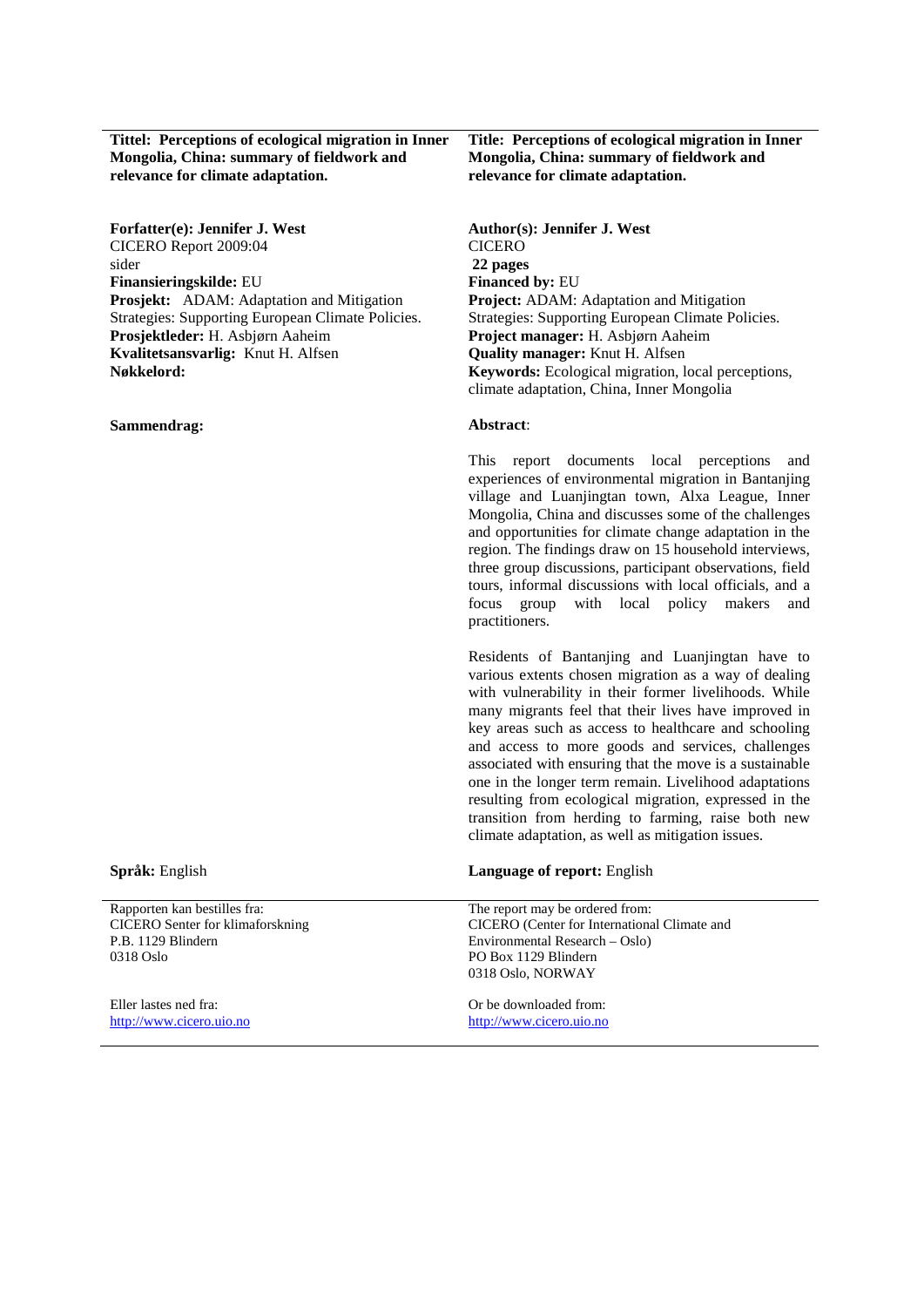# **Contents**

| 1              |                                                                                               |  |
|----------------|-----------------------------------------------------------------------------------------------|--|
|                | 1.1                                                                                           |  |
|                | 12                                                                                            |  |
| $\overline{2}$ |                                                                                               |  |
|                | 2.1                                                                                           |  |
|                | 2.2                                                                                           |  |
|                | 2.3                                                                                           |  |
|                | 2.4                                                                                           |  |
|                | 2.5                                                                                           |  |
|                | 2.6                                                                                           |  |
| $\overline{3}$ |                                                                                               |  |
|                | 3.1                                                                                           |  |
|                | 3.2                                                                                           |  |
| $4 \quad$      |                                                                                               |  |
|                | 4.1                                                                                           |  |
|                | 4.2                                                                                           |  |
| 5              |                                                                                               |  |
| 6              |                                                                                               |  |
|                | 6.1                                                                                           |  |
|                | 6.2                                                                                           |  |
|                | 6.3                                                                                           |  |
| $\overline{7}$ | Livelihood impacts of ecological migration and new livelihood challenges in migrant towns  13 |  |
|                | 7.1                                                                                           |  |
|                | 7.1.1                                                                                         |  |
|                |                                                                                               |  |
|                | 7.2                                                                                           |  |
| 8              |                                                                                               |  |
|                | 8.1                                                                                           |  |
|                | 8.1.1                                                                                         |  |
|                | 8.1.2                                                                                         |  |
|                | 8.2                                                                                           |  |
|                | 8.3                                                                                           |  |
| 9              |                                                                                               |  |
| 10             |                                                                                               |  |
| 11             |                                                                                               |  |
|                | $11.1 -$                                                                                      |  |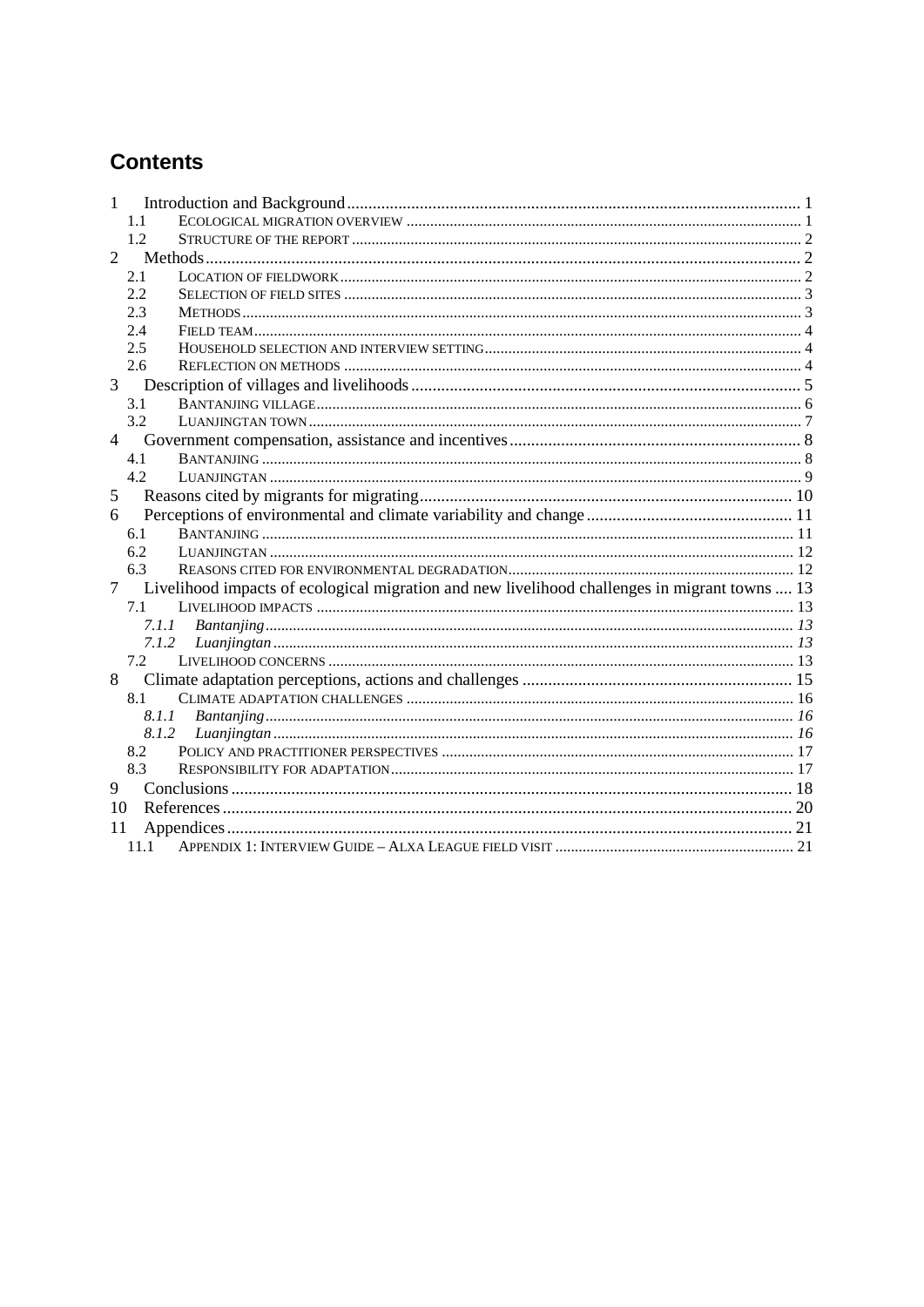#### **Acknowledgements**

The research was financed by the EU-6<sup>th</sup> framework project ADAM: [www.adamproject.eu](http://www.adamproject.eu/) and the Norwegian Government. I wish to thank Professor Xingang Dai at the Institute for Atmospheric Physics, Chinese Academy of Sciences (IAP CAS) for organizing the fieldwork and reviewing the original fieldwork report. I also thank my colleague Helene Amundsen for her contributions in developing the research. Additional thanks also go to Director Tuo Ya at the Alxa League Foreign Affairs Office for providing logistical support and hosting and accompanying me during the fieldwork; Li Shan (doctoral candidate at IAP CAS) for providing excellent interpretation and translation services and for generating the map used in this report; Mr. Ba for excellent navigational support during fieldwork, and the residents of Bantanjing and Luanjingtan for taking part in the fieldwork. I thank my, and fellow ADAM colleagues Saskia Werners and Darryn McEvoy, and Research Director Knut Alfsen at CICERO for reviewing and making helpful suggestions that improved this report. I also thank the ADAM project for financing my participation in the Inner Mongolia stakeholder workshop in May, 2009. An earlier version of this report is included as an appendix in the ADAM project (2009) final deliverable (P3D.4) report from the Regional Case Studies. ADAM Project 7051 (EU Project no. 018476-GOCE).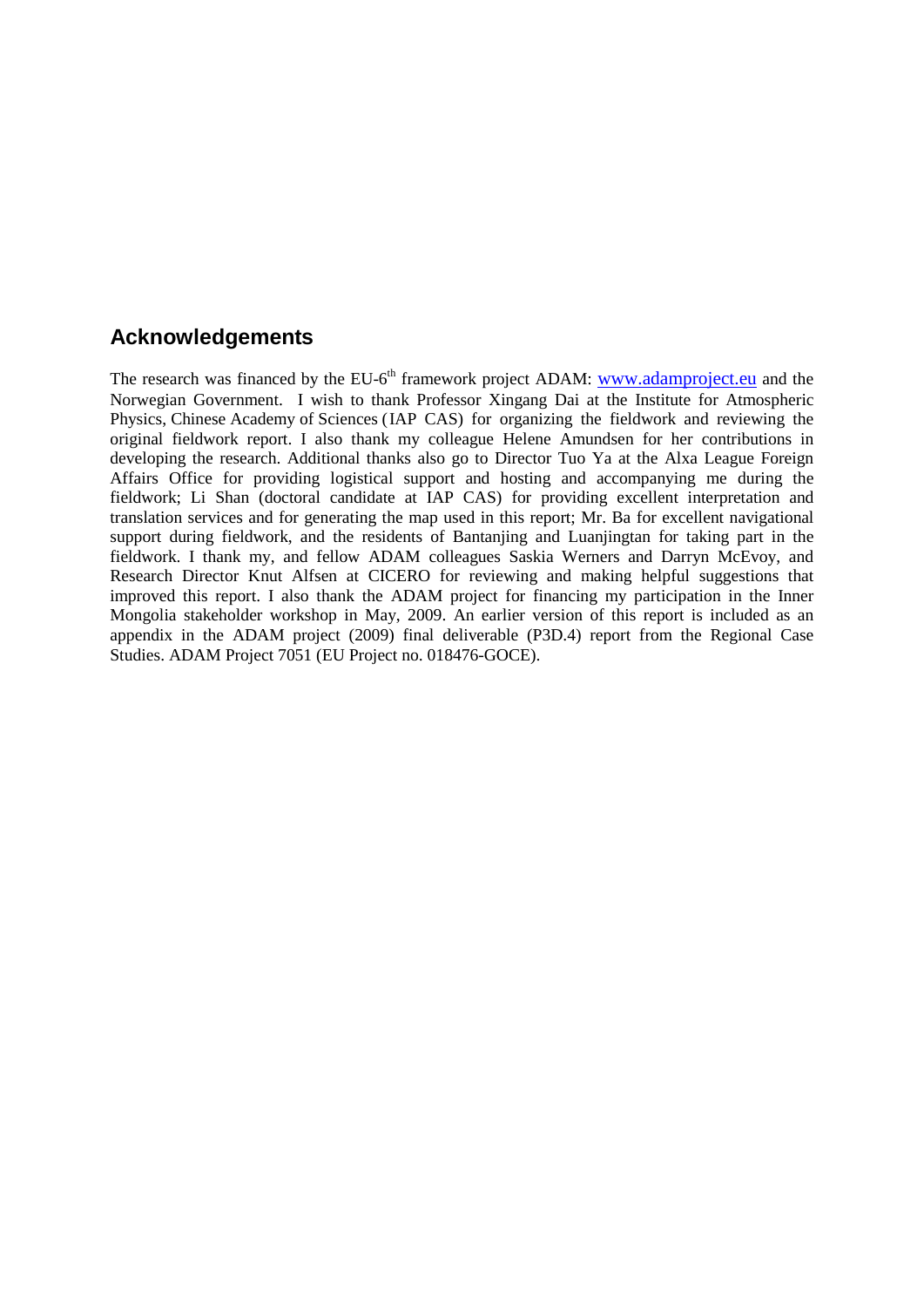# <span id="page-4-0"></span>**1 Introduction and Background**

This report summarises and discusses preliminary findings from fieldwork carried out in Bantanjing village (Right Banner) and Luanjingtan town (Left Banner) of Alxa League, Inner Mongolia autonomous region, China (see Figure 1), between November 13-19, 2008. The fieldwork documented qualitative perceptions and experiences of ecological migration (*shengtai yimin*) among migrants in Bantanjing and Luanjingtan, in connection with the European 6<sup>th</sup> Framework project ADAM (Adaptation and Mitigation Strategies: Supporting European Climate Policies: [www.adamproject.eu\)](http://www.adamproject.eu/). Inner Mongolia is one of three regional cases in ADAM in which opportunities and challenges for mainstreaming climate adaptation and mitigation strategies in regional land-use and water management policies are being explored. Ecological migration is one such regional policy that was signalled out as having potential connections to climate adaptation (ADAM, 2008).

Ecological migration is a central-government mandated, and regionally implemented, policy that aims to deal with deteriorating ecological, as well as social, conditions connected to serious land degradation and desertification in the Western regions of China (Du, 2006; Dickinson and Webber, 2007). While the causes, rates, and outcomes of degradation and desertification in the region are contested, climate variability and change appears to play a role (Dai et al., 2008). Studying perceptions and experiences of ecological migration was therefore expected to yield insights into some of the local challenges and opportunities for climate change adaptation connected to environmental policies in this rapidly changing region.

#### <span id="page-4-1"></span>*1.1 Ecological migration overview*

Ecological migration has been formally implemented in Alxa League since 2000. However the government has encouraged resettlement of villages and families located in ecologically fragile areas since at least the early 1980s (Du, 2006). Ecological migration is a governmentinitiated, permanent resettlement of herders and mixed livestock keepers/farmers away from fragile ecological environments and into new or existing settlements outside of ecologically vulnerable regions. The policy aims to protect and rehabilitate degraded ecosystems by moving people off the land, and aims to reduce poverty and encourage economic development through the creation of new, market-oriented livelihoods for migrated populations in the new eco-migrant settlements (Dickinson and Webber, 2007).

An estimated sixty-five percent of Alxa's rangeland is currently degraded, leading to serious reductions in productivity over the past twenty years (Werners et al., 2009). Desertification in the region has led three previously distinct Badain Jaran, Tengger and Ulan Buh deserts to become connected, causing a major increase in the frequency of sand storms, with economic losses and damage experienced both within and beyond the region itself (ibid.).

Policies for reversing degradation and desertification have focused on rehabilitating the region's ecology as well as enhancing livelihoods of land-dependent populations. Policies that address the ecological rehabilitation of the region include grassland enclosures, grazing bans, and conversion of steeply sloped and marginal agricultural land through the "Grain for Green" policy, while policies addressing livelihoods include general poverty alleviation strategies (for example the "Eight-Seven" Poverty Alleviation Reinforcement Plan (1994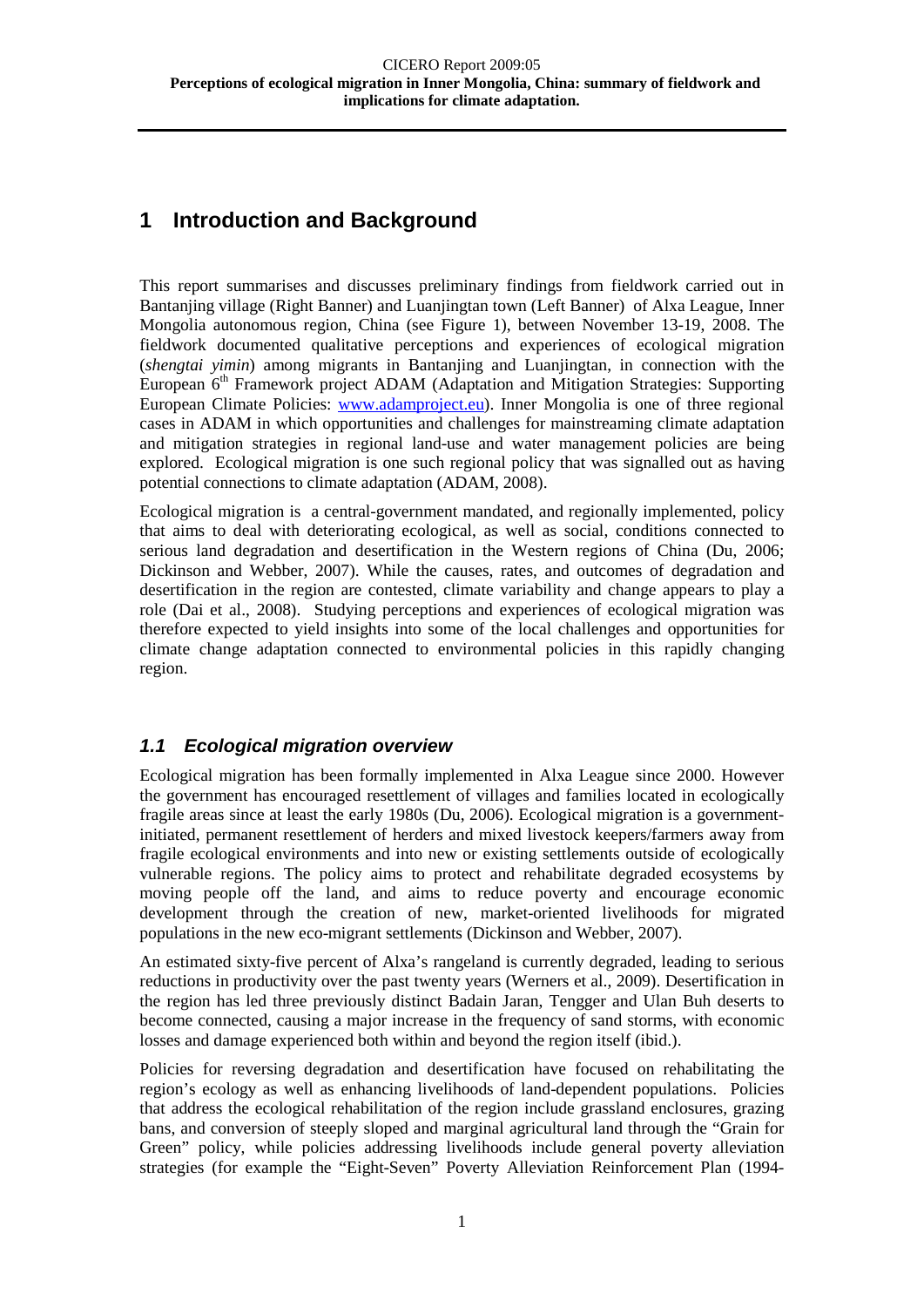2000), economic development strategies (the West Development Strategy), and ecological migration, the focus of this study (see Du, 2006 for a general overview of these policies).

Although the reasons for the widespread desertification and degradation in Inner Mongolia are contested, cultivation of lands at the margin of deserts, increasing livestock numbers in the 1980s and 1990s that likely exceeded the natural carrying capacity of rangelands, and conversion of rangeland to farmland due to increasing population and continuing migration of Han Chinese farmers to the region, have all contributed to land degradation (Dickinson and Webber, 2007). However, the high natural climate variability of the region, and an observed increase in temperatures in recent decades make it difficult to disentangle the relative importance and contribution of anthropogenic, climatic, and other (e.g. policy) drivers of landscape degradation (ibid).

#### <span id="page-5-0"></span>*1.2 Structure of the report*

The report begins by describing the field sites and the methods applied in the fieldwork. A description of livelihoods in the two villages based on the fieldwork is provided, followed by summaries of migrants perceptions and experiences of i) government compensation and incentives provided for resettlement, ii) reasons why they were resettled, iii) experience of climate and environmental changes iv) impacts of policies on livelihoods and new livelihood challenges experienced by migrants. A summary and discussion section follows in which climate change adaptation and sustainability actions, challenges and opportunities that were identified during the fieldwork, are presented and discussed.

# <span id="page-5-1"></span>**2 Methods**

#### <span id="page-5-2"></span>*2.1 Location of fieldwork*

The fieldwork was conducted in Bantanjing village (Right Banner) and Luanjingtan town (Left Banner) in Alxa League, Inner Mongolia (Figure 1). Alxa League is one of the 9 prefectural-level administrative regions of Inner Mongolia, and is further divided into three administrative divisions called banners (Left, Right and Ejin), which are similar to counties. Inner Mongolia was selected as the study area for the regional case in China within the ADAM project because its arid and semi-arid ecosystems are particularly vulnerable to climate variability and change, and aridification and desertification in the region in connection with sandstorms has affected welfare within and beyond the region (ADAM, 2008).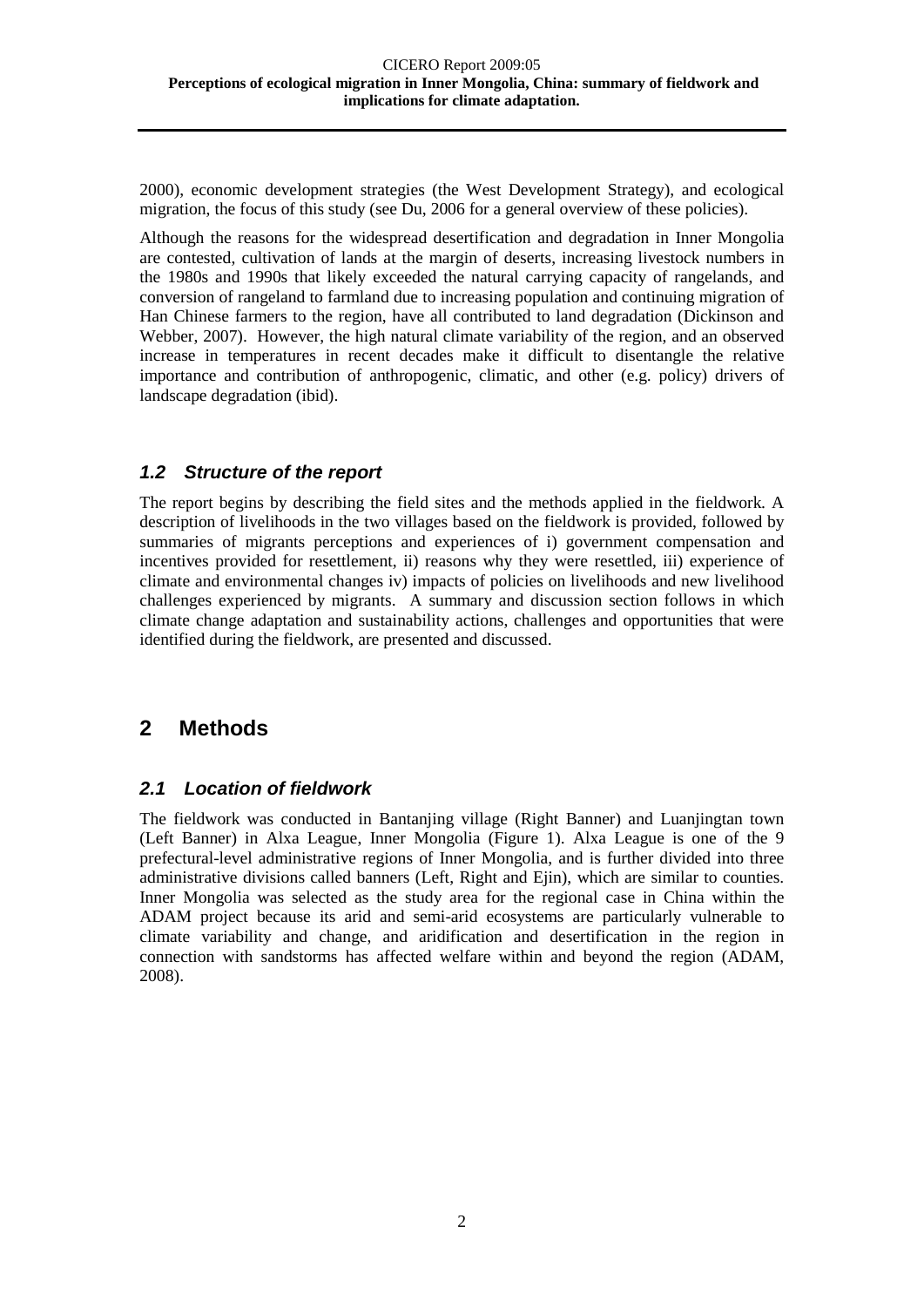

Figure 1: Locations of fieldwork in Alxa League, Inner Mongolia, China (*courtesy of Li Shan at IAP CAS Beijing*).

#### <span id="page-6-0"></span>*2.2 Selection of field sites*

Villages were selected by the Alxa Foreign Affairs Department in consultation with Professor Dai at the Chinese Academy of Sciences (CAS). The two villages were selected according to both practical feasibility and distances given a short field schedule, and to offer contrasts in terms of population size, location, remoteness and general living conditions.

## <span id="page-6-1"></span>*2.3 Methods*

Fifteen semi-structured interviews and three group discussions (of 4-5 participants each) were conducted, in addition to tours of agricultural facilities and fields in and around the towns and general discussions with village heads and senior officials (the Director of Foreign Affairs for Alxa League and the Director of the Luanjingtan water and electricity department) during the trip. An interview guide (appendix 1) was followed for the household interviews. In group discussions broad discussion topics were introduced that aimed to a) confirm general information about the village or government policies conveyed during household interviews, and b) elicit different views on the process of migration, c) gain new information about livelihoods, village history, and prospects for the future. The topic of follow-up questions and themes discussed in groups followed the general progress of the conversation. Deviations were initiated when needed to follow up or clarify information conveyed during household interviews or by participants during the discussion.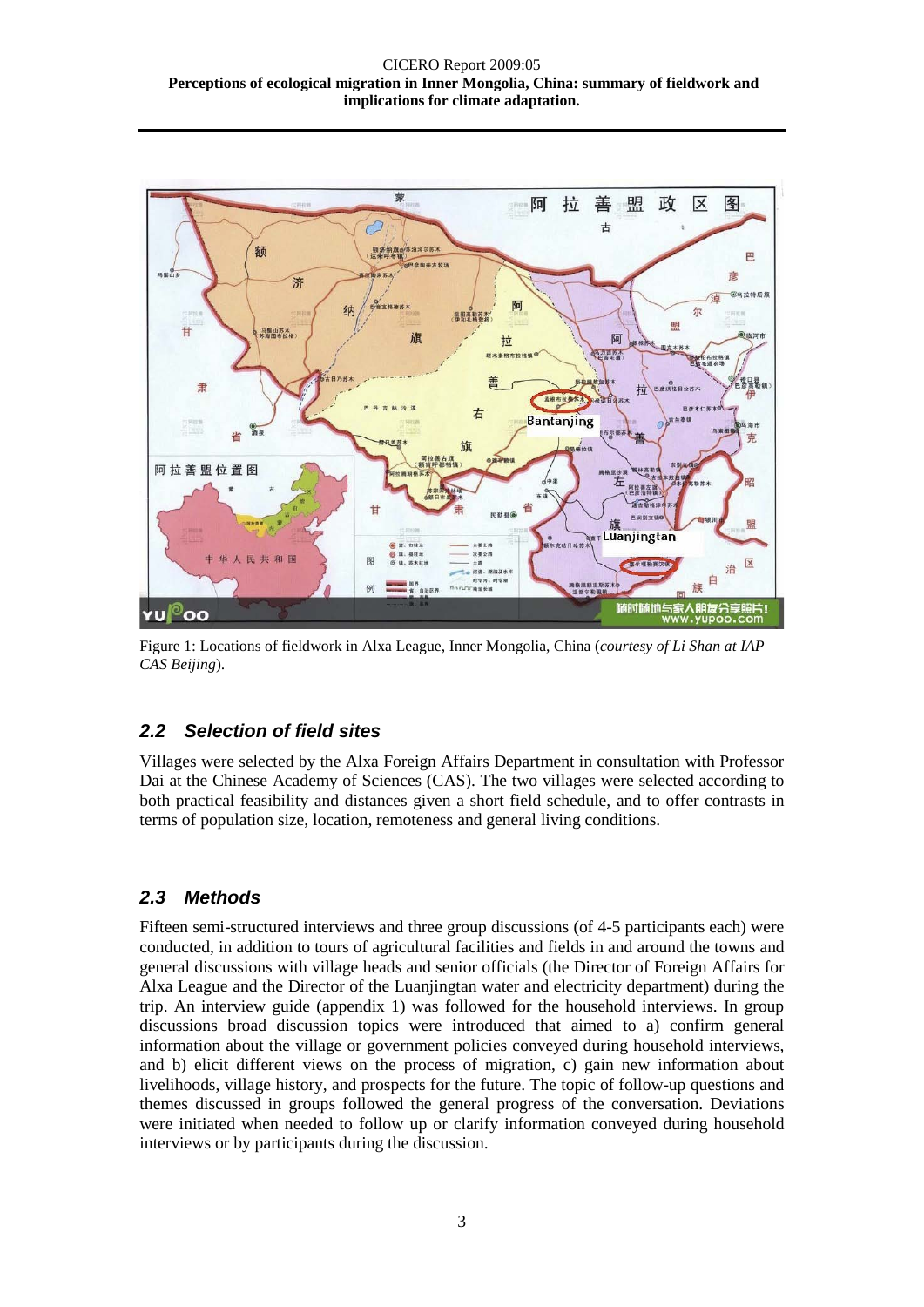#### <span id="page-7-0"></span>*2.4 Field team*

The field team consisted of principle investigator Jennifer West (CICERO), interpreter and doctoral candidate Li Shan (Institute of Atmospheric Physics, Chinese Academy of Science (CAS)), Foreign Affairs Minister for Alxa League, Ms. Tuo Ya, and driver Mr. Ba. The fieldwork permissions were arranged and coordinated by Prof. Xingang Dai (CAS) in cooperation with the Alxa Foreign Affairs office, which officially hosted the visit and arranged the logistics and fieldwork itinerary, including the final selection of field sites.

#### <span id="page-7-1"></span>*2.5 Household selection and interview setting*

Households were selected by village heads in each village according to the researcher's communicated desire to speak with a) both newly established and longer-term residents, b) ethnic Mongolian and Han Chinese respondents, and c) a balance of better-off and poorer households. Given the small sample and non-random selection of households, the findings and conclusions reported here should be interpreted with caution. Interviews took place in respondents' homes, with one or more residents of the household, typically a husband and wife, taking part in the interviews in addition to myself and Li Shan. In some cases other neighbours or family members joined the discussions. Participants in group discussions in the respective villages (between 4 and 5 people) were chosen by the village heads, according to specifications that the groups include both women and ethnic Mongolian households, and a mix of more recent, and established migrants.

We were accompanied to each household interview by the relevant village head (although he did not participate in the actual interviews). In all but two cases, for which we required translation from Mongolian, interviews were conducted by me, with Li Shan translating. The Director of the Alxa Foreign Affairs Office assisted when needed with translation from Mongolian to Chinese, with Li Shan then translating to English. According to the agreed contract with CAS, each household interviewed received 100 Yuan to compensate them for their time. Village heads who assisted with the identification of respondents and guided us through the villages received 200 Yuan each.

## <span id="page-7-2"></span>*2.6 Reflection on methods*

The interview guide was designed to gain information about interviewees' qualitative perceptions and experiences of trends and changes in their livelihoods, rather than to try to quantify the effects of the ecological migration policy itself (for a study of the latter see Dickinson and Webber, 2007). Limited time in the field and a small potential sample precluded conducting lengthy surveys. The interview guide was also designed for ease of interpretation and tried to avoid lengthy interviews that might exhaust those being questioned. In general, the household interviews lasted between 45 minutes and 1.5 hours. After interviewing households, on occasion we were given the opportunity to tour interviewees' agricultural fields and livestock holdings. These tours added richness to the interviews, and provided opportunities for more informal discussion.

Group discussions generally seemed to initiate more lively discussion compared to household interviews. However, the quality and usefulness of group discussions varied somewhat according to the diversity of participants and the setting. In the first group discussion in Luanjingtan, participants who had lived in the town for a number of years (i.e. not recent migrants) were specifically targeted for the discussion. This approach worked well, as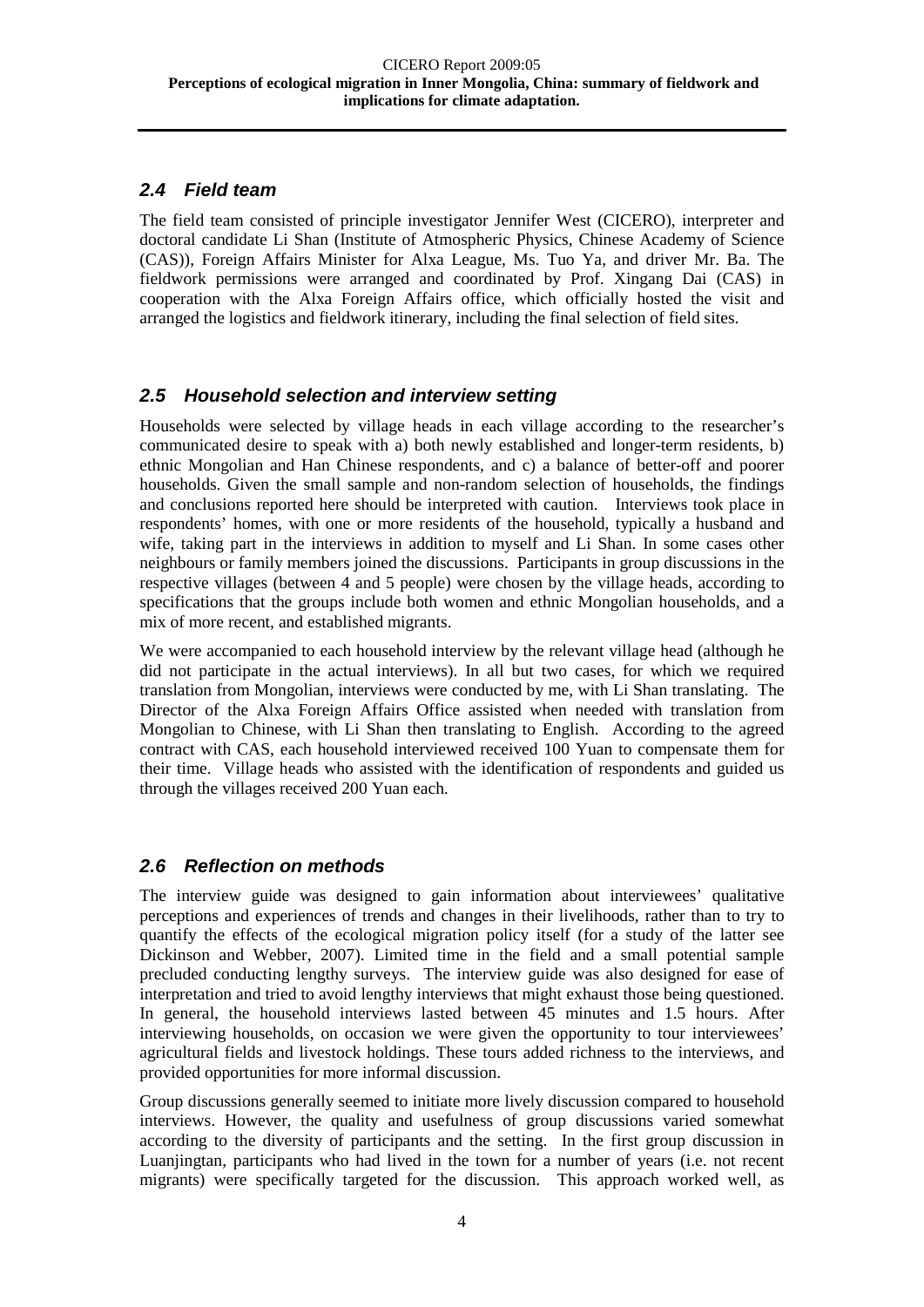participants had a lot in common, and could describe the history of settlement in their village very well. In the group discussion in Bantanjing, the only ethnic Mongolian male present spoke very little during the discussion and I wondered whether the presence of the retired village head and several other outspoken residents, and the fact that the discussion took place in the home of the current village head (though he was not present) may have had something to do with this. In the second group discussion in Luanjingtan, the only male participant hardly managed to get a word in edgewise alongside the four other outspoken female participants.

In all cases, a number of cautions relating to the way in which data was collected warrant mention. These include that 1) the investigator had little control over the towns and villages visited; 2) households were selected by village heads, albeit according to voiced criteria based on known information about the villages; 3) interpretation was a necessity and there is potential for misunderstanding and loss of data and meaning during the translation process; 4) those interviewed received payment for their time. This may have led to a feeling of obligation to give the "right" or "correct" answers to questions; and 5) despite the fact that no names were recorded and that those interviewed were told that their identity would be protected, respondents may nonetheless have been hesitant to respond to questions and refrained from speaking openly due to both the sensitive nature of the topic (government policy) and the fact that they were identified by village heads, and 6) permission to conduct the fieldwork was given on condition that the researcher agreed in writing not to address sensitive national sovereignty issues in Inner Mongolia.

# <span id="page-8-0"></span>**3 Description of villages and livelihoods**

|                                                                         | <b>Bantanjing</b>                                                                                                                                 | Luanjingtan                                                                                                                                                                                                              |  |  |
|-------------------------------------------------------------------------|---------------------------------------------------------------------------------------------------------------------------------------------------|--------------------------------------------------------------------------------------------------------------------------------------------------------------------------------------------------------------------------|--|--|
| <b>Banner</b>                                                           | Right                                                                                                                                             | Left                                                                                                                                                                                                                     |  |  |
| <b>Established</b>                                                      | 1983                                                                                                                                              | 1993                                                                                                                                                                                                                     |  |  |
| <b>Population</b>                                                       | 500                                                                                                                                               | 11 000                                                                                                                                                                                                                   |  |  |
| <b>Services</b>                                                         | Tap water and irrigation (ground<br>water), unpaved road, sporadic<br>electricity (solar and oil<br>generators), limited mobile<br>phone coverage | Tap water (ground water), paved<br>highway, electricity (power<br>lines), irrigation (Yellow River<br>transfer), health facilities,<br>internet, mobile phone coverage,<br>numerous shops, school,<br>government offices |  |  |
| Crops grown                                                             | Wheat, corn, sunflower, cotton,<br>Suo Sua (medicinal), seed<br>mellon, chillies                                                                  | Corn, sunflower, watermelon,<br>minor vegetables                                                                                                                                                                         |  |  |
| <b>Number of interviews</b><br>conducted and ethnicity of<br>households | 5 (2 Han Chinese; 3 ethnic<br>Mongolian)                                                                                                          | 10 (2 Han Chinese; 1 ethnic<br>Mongolian)                                                                                                                                                                                |  |  |
| Group discussions and<br>ethnicity of participants                      | 1 (5 participants total, of which 1<br>was ethnic Mongolian)                                                                                      | 2 (10 participants total, of which<br>3 were ethnic Mongolian)                                                                                                                                                           |  |  |
| Number of women<br>participants in group<br>discussions                 | 2                                                                                                                                                 | 6                                                                                                                                                                                                                        |  |  |

Table 1: Overview of villages and respondents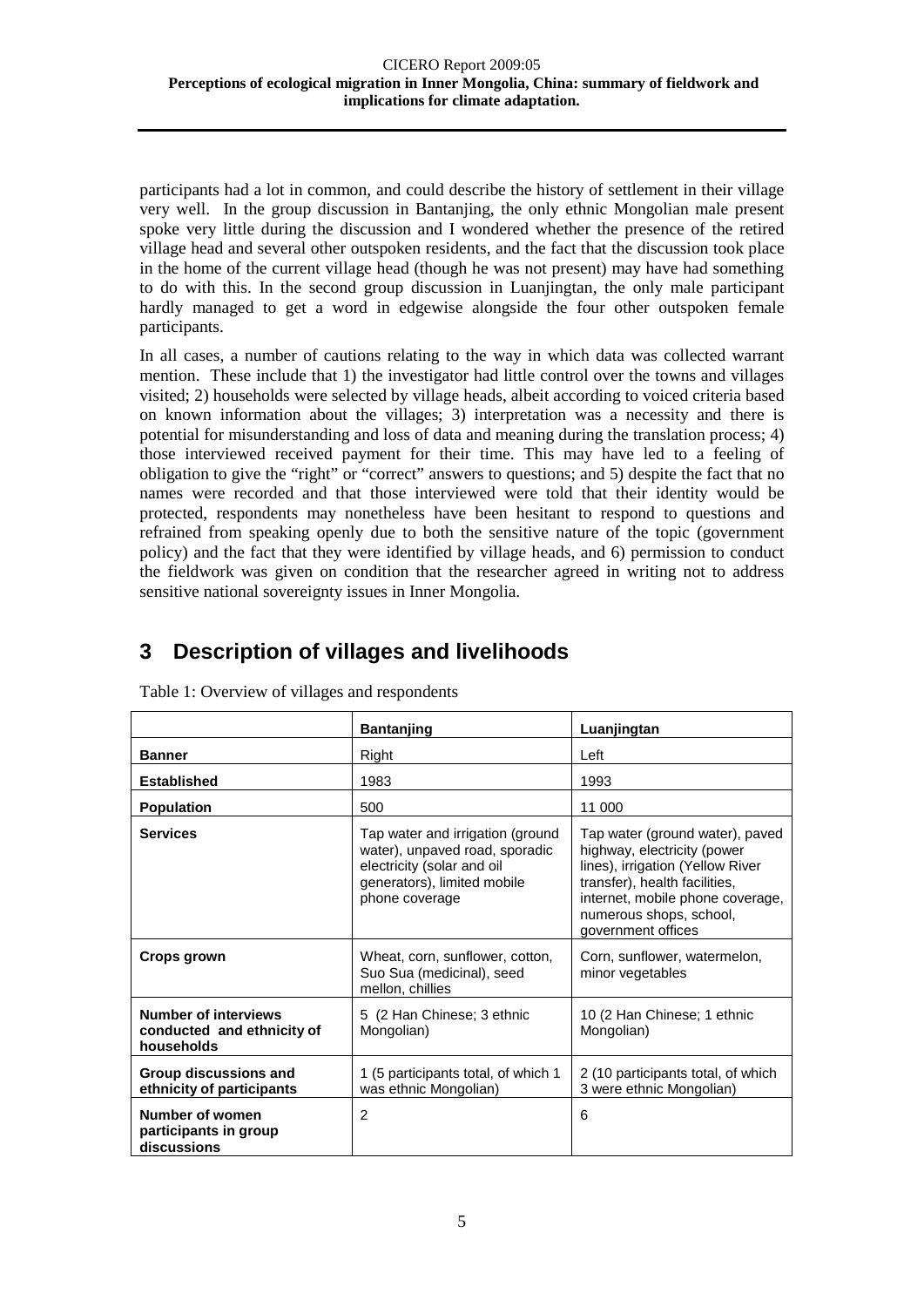#### <span id="page-9-0"></span>*3.1 Bantanjing village*

Bantanjing is located about a two-and-a-half hour drive from Menggen town<sup>[1](#page-9-1)</sup> and consists of a number of smaller settlements located close to one another. The village is home to 126 families and has a total population of about 500, including 20 ethnic Mongolian families (60- 70 people). Remaining inhabitants (140 families) are Han Chinese farmers and herders. The village is serviced with tap water (installed in 1998), which is pumped from the ground, and a road, which is currently under construction. The town bus station was officially opened while we were visiting.

The area that is now Bantanjing village was once a natural oasis, described by villagers as "flowing grassland". The first residents arrived in 1983 during a severe dry spell in 1983-84 during which no rain fell for two consecutive years. Twelve families (around 40 people) migrated from Xilinbuluge, a village located at a distance of about 75 km from Bantanjing.

In 1998, the government made a new policy of developing the area around Bantanjing economically, and in 2002, Bantanjing was labelled a "model village" by the government. The major emigration of people to Bantanjing occurred after 1998. The unpaved road connecting the town to the main highway was constructed in 2000, and cell phone coverage was gained in the same year. Electricity provided by solar panels that were installed under a Japanese bilateral aid project in 2002 were not working at the time of our visit and residents complained of electricity shortages. Some, but not all, residents have oil generators to provide for household electricity needs. Piped drinking water, pumped from the ground, was completed in 2002 and now services all households.

Although all respondents had herded camels, and in most cases also goats and sheep, before relocating to Bantanjing, the major economic activity in the village is irrigated farming of wheat, corn, sunflower, and cotton. Many households keep several goats and sheep, as well as chickens, for household consumption. Livestock (excluding chickens) are stall-fed with corn and vegetables. Chillies, seed melons, watermelons and vegetables are grown for household consumption as well as sale. The government has constructed greenhouses inside the town for residents as part of the relocation compensation. Some residents who were interviewed have additional non-farm income either seasonally or throughout the year. Examples given among those interviewed were long-haul truck driver, local nurse/doctor, agricultural supplier/stockist for the village, and cook for government officials. Several of those interviewed also rent out, or rent in, additional land for growing agricultural produce. Cultivation of traditional Chinese medicinal plants, mainly *Suo Sua* (a local shrub) and *Cong Rong* (Chinese, or red, Wolfberry), a rhizaphilous sub-species of Suo Sua, is undertaken by some households. These high-value plants have been promoted by the government, and provide some residents with a good source of non-farm income. According to one man who was interviewed, the government provides quotas to individual people for growing the medicinal plants, and subsidised the initial cost of the planting seed as well as providing training. *Suo Sua* is grown on non-agricultural land and takes three years from planting until the first harvest. Medicinal plants are also sown as part of re-vegetation efforts around the town, according to the head of the village.

An example of livestock entrepreneurship is one family that is keeping 200 pigs, and receives free government veterinary services and pig stalls. The government recently introduced a policy whereby farmers receive 100 Yuan for every pig they raise on top of sales. The policy

<span id="page-9-1"></span> $<sup>1</sup>$  The unpaved road was under heavy construction at the time of the fieldwork. It is slated to become a</sup> paved highway.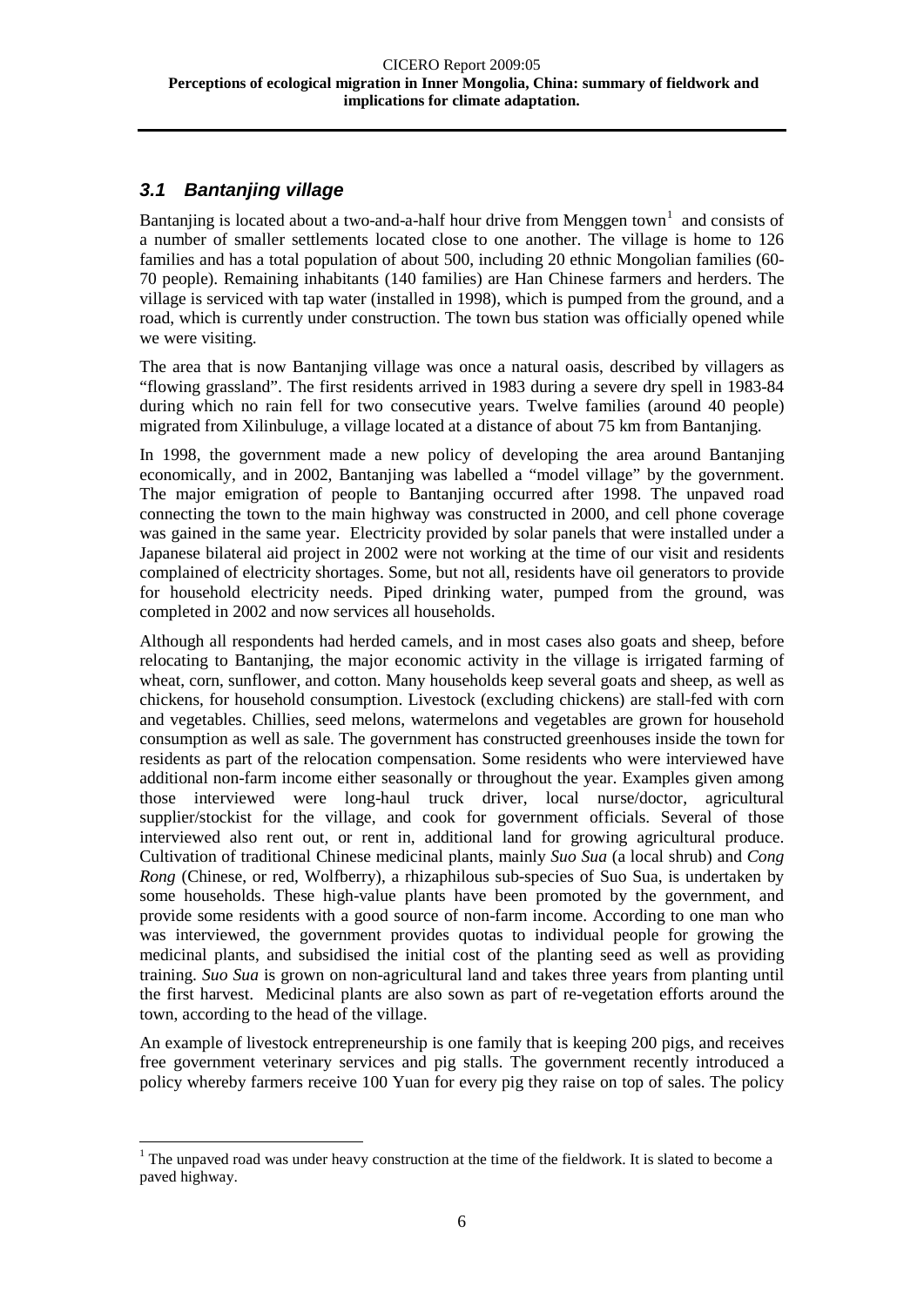aims to increase the supply of pork to the domestic market to combat the steep rise in pork prices experienced in China over the last several years (*Dai, X. Pers. comm., 2008*).

Free-range grazing of goats and sheep in the surrounding grassland and desert is strictly forbidden. This policy does not apply to camels, however, because they must be allowed to graze in the open and cannot be stall-fed. For those residents still owning camels, camel milk and wool can provide an additional source of income.

Outlying fields surrounding the village are bunded on the perimeters to prevent erosion, and are connected to irrigation facilities. There are about 150 bore wells in and around the village, the first of which was dug in the 1970s. Irrigation water is used for both agricultural crops and for watering trees, shrubs, and other vegetation that has been planted to reduce erosion and desertification under the governments' "grain for green" and grassland rehabilitation policies. According to the village head the ground water table is not being depleted, and the chosen non-agricultural vegetation has low water needs, is based on local varieties, and is effective at stabilising the shifting sand. Perennial bushes planted around the village include desert cistache, red Wolfberry, willow, and *Suo Sua*, as well as a type of long, red-coloured grass that has been introduced to the area. These have been planted over large areas, mainly since 2005, and are maintained by villagers who are compensated under the government's grassland rehabilitation programmes.

#### <span id="page-10-0"></span>*3.2 Luanjingtan town*

Luanjingtan town is located in the Left Banner of Alxa League. The government designated this area as an ecological and immigration demonstration village 17 years ago. The town is made up of 10 agricultural villages and 10 animal husbandry villages. The population is 11,000 and comprises  $120,000 \text{ mu}^2$  $120,000 \text{ mu}^2$  $120,000 \text{ mu}^2$  of cultivated land, 6667 ha of forest, and 220,000 livestock. Irrigation water for farming is pumped from the Yellow River, nearly 50 km away. The project draws water from the north main canal at Ningxia Zhong Wei County. Water arrives at the irrigation area via four levels of pumping stations. The water canal length is 43.5 km, with a water height/total height of 208/228 meters, an annual water index of 50 million steres<sup>[3](#page-10-2)</sup>, and a designed water capacity/flow of 5-6 cubic meters/second. The main canal was completed in 1994, and the first migrants arrived to Luanjingtan shortly after that. According to our driver, the area in which Luanjingtan town is located was once used for grazing.

Today the town is home to more than 6000 ecological migrants from 87 different villages and smaller locations, some of them having moved from a distance of more than 700 kilometres away. About 15-16 per cent of herders in the Alxa region were relocated to Luanjingtan. Although the majority of residents are ecological migrants, some have been resettled from the nearby Helan Mountains by the government to make way for a dam project, and a small number are so-called "economic" migrants from Gansu and Ningxia provinces who have bought farmland in Luanjingtan and remained.

While the Yellow River supplies water for farming, groundwater is the source of the local drinking water. The town is serviced by an all-season paved road, and many residents have

<span id="page-10-1"></span> $^{2}$  1 mu = 666,67 m<sup>2</sup>

<span id="page-10-2"></span> $3 \text{ 1}$  stere = 1000 liters.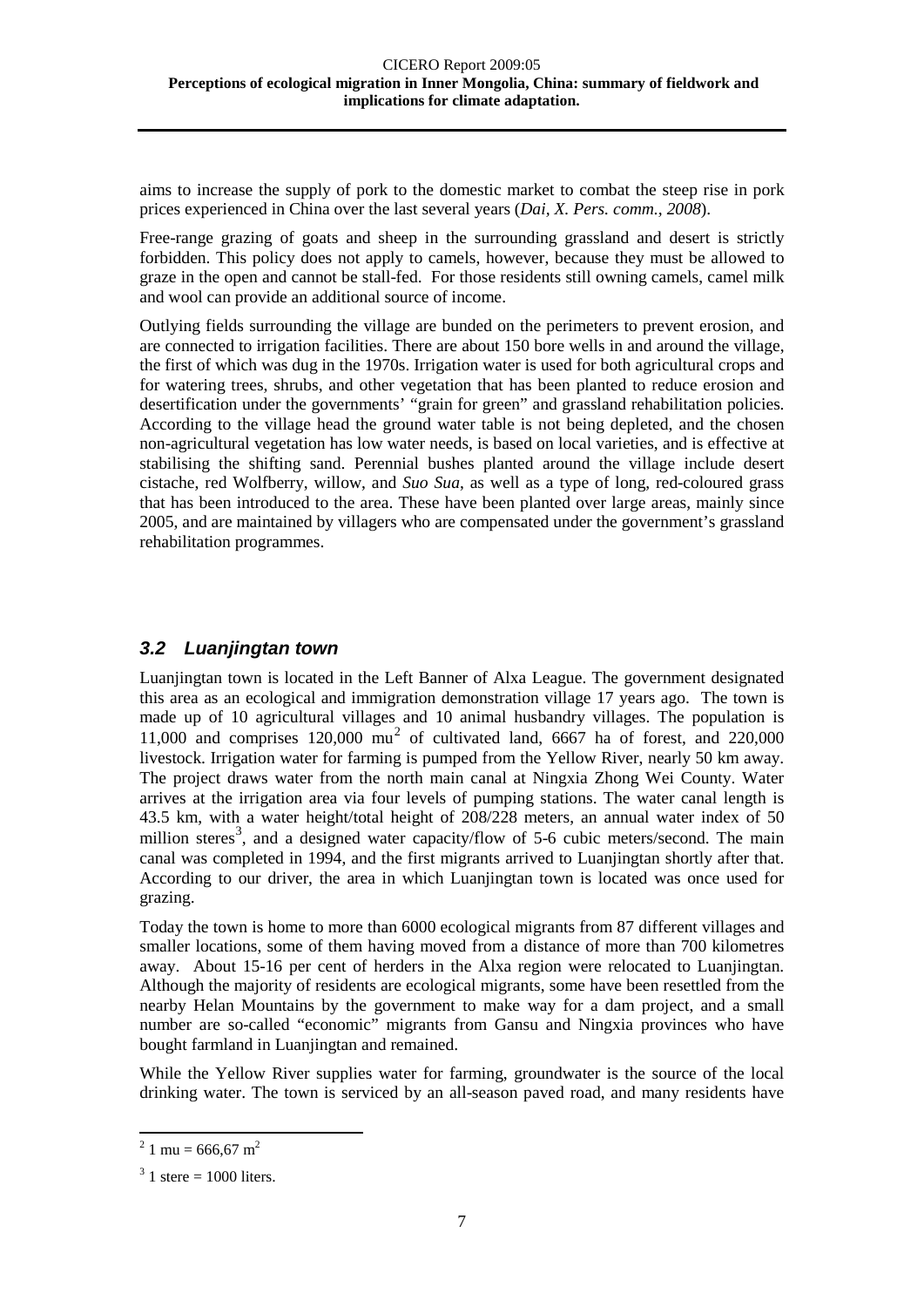internet access. In addition the town offers a healthcare facility, a school, numerous shops, several restaurants, a government department, and a hotel. Some residents have two homes, one located on or close to their farmland, and a smaller apartment or home in the center of the town. The main crops sown are corn, sunflower and water melon. Most families also keep several goats and/or sheep as well as chickens for own consumption, and plant vegetables, including tomatoes and chillies, also for household consumption. Several of the interviewed households also raise livestock for the market under controlled grazing and feeding schemes. As in Bantanjing, goats and sheep for private consumption are stall-fed. Agricultural fields are bunded on all sides and many are planted with poplar trees to lessen erosion and wind damage. The majority of trees were planted along the borders of farmers' fields between 1993 and 1997.

Residents of Luanjingtan pay a fee for irrigation water. The fee includes a small unit price for the water, and a larger unit price for the electricity needed to pump the water from the canals into individual farmers' fields. Before 2003, the total unit price was .193 Yuan per cubic meter. After 2003, the price has been around .264 Yuan per cubic meter.

Interviews in Luanjingtan took place in two smaller villages (gacha) within Luanjingtan. The first village, called *Taatu*, is home to 128 families, of which about 10 are ethnic Mongolian. We were not able to interview any of the Mongolian households however as we were told that most of them do not work in the village and on that particular day they were looking for offfarm jobs outside of Luanjingtan town. The second village is called *Hubuqi* (pronounced Hubutsi), and is home to 110 families, 11 of which are Mongolian. The first emigrants in both villages arrived 14 years ago, right after the canal system bringing water from the Yellow River was completed. Construction of the canal system lasted from 1991-1993/4. Hubuqi village was established in 1994. At that time, 87 families moved to Luan Jing Tan. About 55 of these were from the same village in the Tengger desert. Approximately 15 of these families subsequently moved away. An additional 23 families moved from the neighbouring provinces of Ningxia and Gansu. These 23 families were not ecological migrants, but people who decided to move in, bought farmland, and settled down (so-called "economic migrants"). According to the village head these migrants arrived gradually, at a pace of about 2-3 families per year after 1994. About 10 per cent of the village population is Mongolian.

# <span id="page-11-0"></span>**4 Government compensation, assistance and incentives**

#### <span id="page-11-1"></span>*4.1 Bantanjing*

The original migrants to Bantanjing did not benefit from the services and compensation afforded to later waves of migrants. They received little government support, and according to long-time residents life was very hard as there were few services in the village at that time. They built their homes themselves, and there was no road, telecommunications, medical facilities, or electricity. Migrants who resettled after 2000 receive compensation under additional government policies connected to conversion of marginal farmland to grassland and forest under the government's Grain for Green programme (Brogaard and Seaquist, 2005; Du, 2006) that compensates migrants with food grain in exchange for conversion of their original farmland to grassland through natural re-vegetation), or "forest/shrub land" (assisted land conversion)<sup>[4](#page-11-2)</sup>. The compensation received varies according to the policies in the regions

<span id="page-11-2"></span> <sup>4</sup> For a description of these policies see Du, 2006, Dickinson and Webber, 2007 and Runhong, 2001.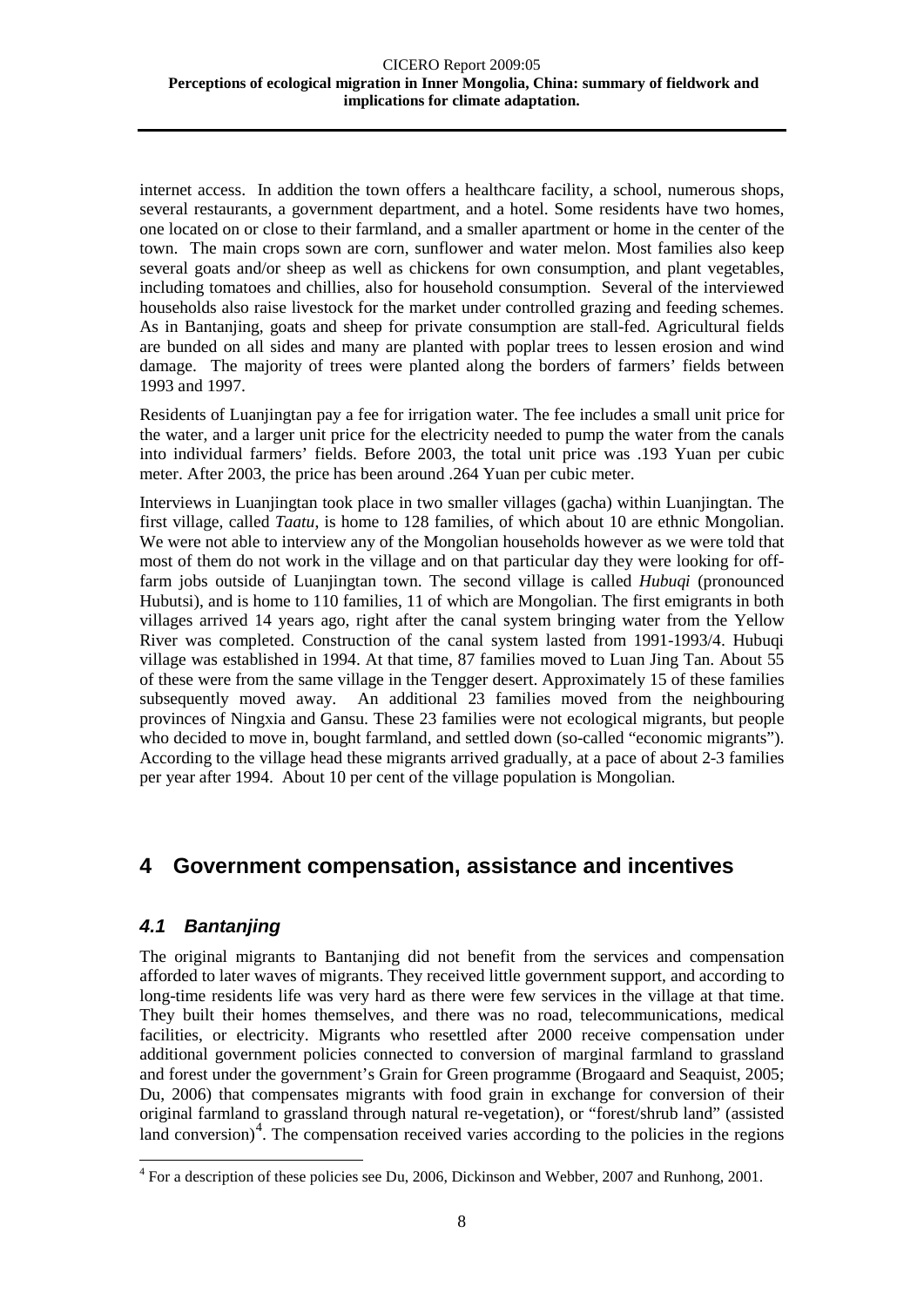from which migrants moved, and the rules governing the type of land they occupied. For example, families who moved to Bantanjing after 1998 were contracted free land for personal use, or leasing to others, received free or subsidised housing, government-financed paddocks for livestock, and technical training in agricultural and livestock rearing methods. An old-age supplement is also provided by the government to households with women of 50 years or older and men of 55 and older.

#### <span id="page-12-0"></span>*4.2 Luanjingtan*

Government assistance for migrants who moved in 1994 when the town was first established was more limited back then than it is today. Those interviewed who moved to Luanjingtan at that time did not receive a free house or financial compensation, but they were given farm land for free (a total of 12 mu) per person for families of 5 or less, and 60 mu total for families of more than 5). People paid between 30 and 50 Yuan per mu to have the land cleared and ploughed for farming by the government. Although they did not receive compensation for their original land from the government, the village from which they moved had some money that was held collectively, and some of this money was divided up among the migrants, with each receiving between 200 and 400 Yuan as a one-time payment for moving.

Village residents lived in tents or in simple earth dugouts when they first arrived. They built everything (houses and stalls for their animals) themselves with help from one another. The road was not properly constructed. During group discussions in Taatu and Hubuqi, people often noted that the compensation for later waves of migrants had improved compared to when they moved. This was regardless of when they moved: those who moved in 1994 noted that those who moved after 1998 received more compensation. However those who had moved to the village in 2000 also said that later migrants received better housing, and better compensation.

Agricultural training – including in crop production and small livestock breeding – is provided to all residents. Villagers in Hubuqi notes that training provided when they first moved was very simple, but it is now offered on a yearly basis. Several households in Hubuqi mentioned that they had learned farming techniques from their neighbours who included economic migrants from Gansu and Ningxia provinces. Residents of Hubuqi also noted that government agricultural assistance such as subsidies on seeds and diesel for tractors had improved in recent years.

Electricity is now provided to all households. However, in 1994 the only option was wind power, and only wealthier families were able to invest in wind turbines to produce electricity for their own needs.

In general, most households that were interviewed were happy with the assistance provided by the government. However, a number of concerns connected to the policy and the compensation provided were raised. These are summarised briefly below:

1. The policy has changed over time and become more comprehensive with more lucrative compensation (free farmland, housing, and shelters for livestock, in addition to monetary compensation) given to the most recent migrants, compared to those who migrated earlier. Unequal compensation is viewed to be unfair to those who were the first to move to the new settlements and who faced harsh and demanding living conditions with few services and little, if any, government compensation.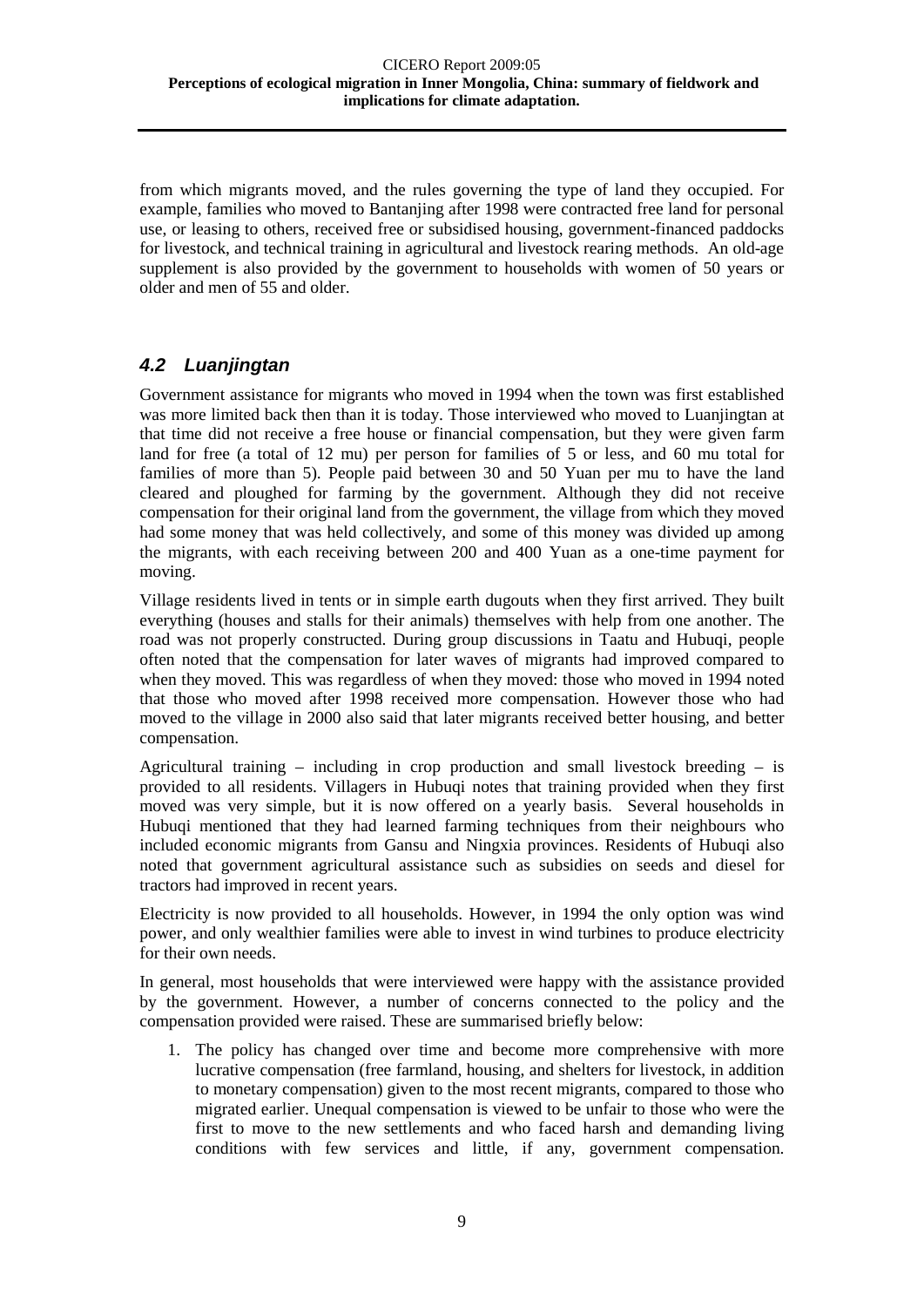Implementation of current compensation schemes also varies according to local criteria and where migrants moved from.

- 2. Ecological migration is closely connected to government policies of grassland rehabilitation and to payments for land reclamation and forest plantations. There is a possibility that local people may not have been properly informed of the goal of government grassland, ecological migration, and forest policies, which have been conceived, implemented and scaled up rapidly over a very short period of time (see e.g. Runhong, 2001). The fact that these policies are not easily distinguished from one another in peoples' minds may make it difficult to understand why some people receive different compensation than others.
- 3. Migrants' expectations of the outcome of the policy for their livelihoods were not always fulfilled. Several households mentioned that they "thought they would get rich" as a result of migrating. However, many people reported that their income had not changed since moving; while at the same time they had become 'busier'. A number of households mentioned limited non-farm income earning opportunities. Some people also mentioned that living and farming in the new villages was more expensive due to high costs of water and electricity for farming, and the high cost of store-bought food and household goods and supplies. Several of those interviewed in Luanjingtan lamented the dependence on middle men for selling agricultural produce.
- 4. Several households noted that the grazing areas from which they had moved had improved considerably, and said that they would like to be able to graze animals again, if the vegetation continued to recover.
- 5. Several households mentioned loss of freedom over decisions about their lives and income as being of concern, raising concerns about the degree to which migration was actually voluntary.
- 6. Several key services in the villages were considered to be sub-standard and of need of improvement. In Bantanjing the main concern was inadequate provision of, and high costs of, electricity for household and farming needs. In Luanjingtan a lack of irrigation water was a key concern. The problem was attributed to the uncontrolled influx of migrants and expansion of farmland in recent years coinciding with a hot, dry summer and reduced rainfall in 2007, and poorly dimensioned irrigation canals. The quality of drinking water (sourced from groundwater) in the village was another key concern. It was said to contain too much fluoride, have a sour taste, and contain residues.
- 7. Several households voiced concern about the ability of the government to continue to finance the various forms of compensation provided to residents, and a few indicated that they would leave the villages if compensation was discontinued. Most however said that they had no land to return to in any case and that they had family and friends in the village now. Elderly households noted their poor health and aging as a barrier to moving again and "starting all over".

# <span id="page-13-0"></span>**5 Reasons cited by migrants for migrating**

The main reasons given by those interviewed for why they migrated were 1) the government policies, including the ban on grazing, as well as incentives and compensation offered by the government for moving, such as free housing and agricultural land for those who chose to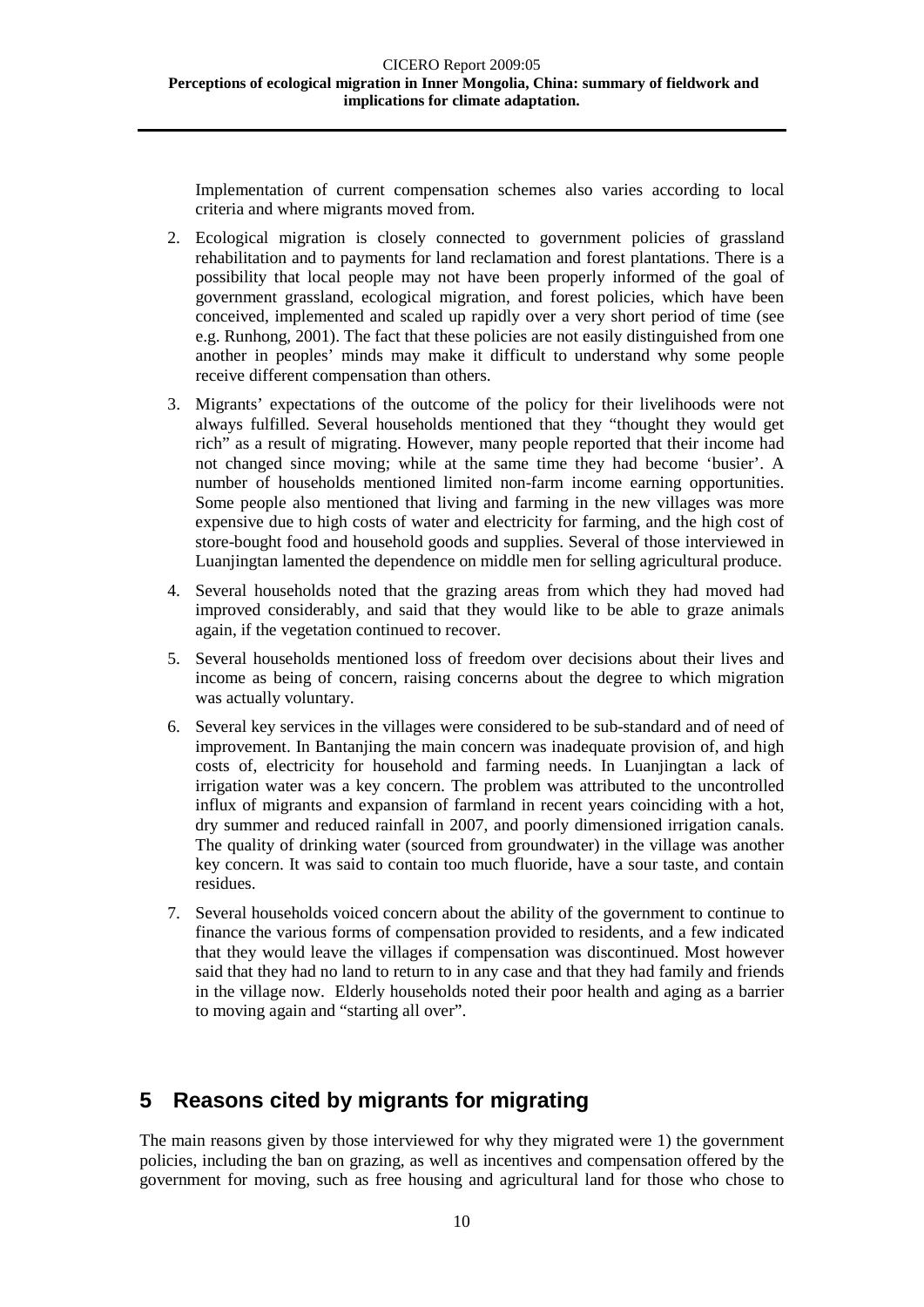move, 2) degraded grasslands and, 3) reduced incomes and/or poverty connected to degrading grasslands. For almost all migrants who moved to Bantanjing before 2001, the move seems to have been immediately precipitated by a drought event. Those who moved after 2001 tend to have been those who also benefited from the Grain for Green policy. In Luanjingtan migrants moved for a variety of reasons including land degradation in their home regions, resettlement to make way for a dam project in the Helan mountains, and for economic reasons.

It is therefore difficult to draw generalisations about migrants' motivations for moving from their homes. Migrations in Bantanjing span nearly 3 decades, and in Luanjingtan, 15 years, and policies and compensation schemes have evolved and changed over the years. There are also clear indications of local variations in the ways in which the policy was implemented even for migrants who moved at the same time. Moreover, different waves of migrants came from different areas, and were affected to varying degrees by environmental degradation depending on the location of their original homelands.

Motivations, expectations, and the freedom to choose whether or not to migrate seem also to have varied according to whether one migrated several decades ago, or more recently. Peoples' expectations for what is needed for a "good life" has also changed, concomitant it seems with the move into larger villages that has led to better connectivity with the outside world and markets, and more convenient access to greater diversity of services and goods for migrants, as well as new ideas and training.

While some households that were interviewed clearly felt that they had no other option than to move due to the severe environmental degradation and their own poverty, others simply said that they moved because "that is the government policy". Others still – typically younger migrants – said that they were motivated by curiosity about "life outside the desert", and a desire to do something new.

# <span id="page-14-0"></span>**6 Perceptions of environmental and climate variability and change**

#### <span id="page-14-1"></span>*6.1 Bantanjing*

According to long-time residents and migrants from nearby villages, up until the 1970s, the climate in the Bantanjing region was stable, and there was enough rain and good quality grassland to enable grazing by many livestock. Residents explained that there was a severe drought in 1983-84 during which time almost no rain fell. Many animals died during that period and herders' livelihoods were strained. A prolonged dry spell occurred again in 1998, lasting for several years. After this second dry spell, many herders were no longer able to continue their traditional livelihoods, and migrated into government sponsored townships.

Residents noted that sand storms have become stronger in intensity in recent years, especially since 1998. The sand that is deposited on cropland ruins its texture and makes it unsuitable for growing crops. Some people noted that there is generally less precipitation, and others noted that the winters are becoming warmer. 2007 was, however, an anomalous cold year during which residents noted that the town water pipes froze and burst. According to the retired village head, 2007 was the coldest winter he can remember.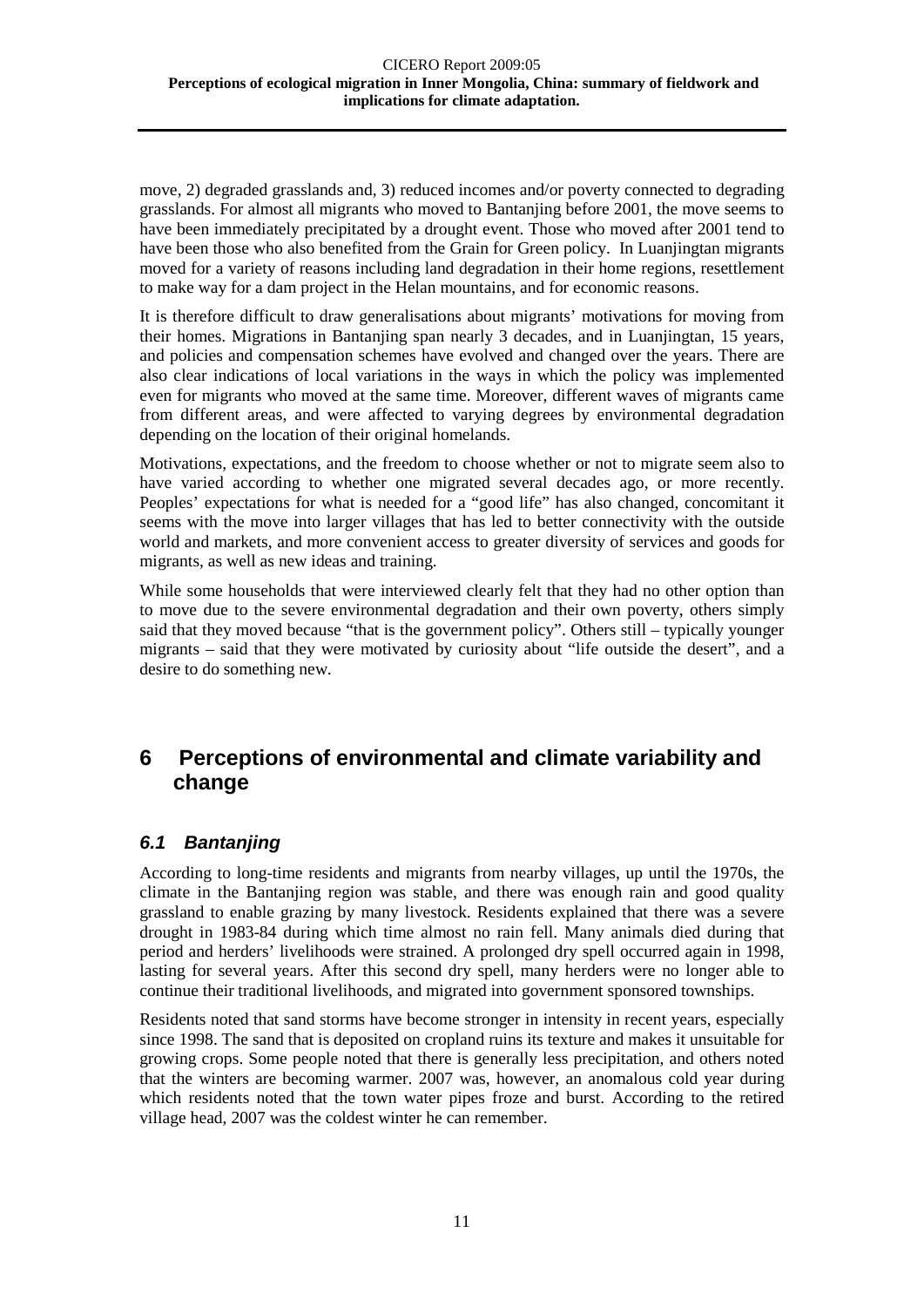#### <span id="page-15-0"></span>*6.2 Luanjingtan*

According to local officials, before the 1950s, vegetation in the Luanjingtan region was very good, but after the 1950's it gradually became degraded due to decreasing rainfall and increasing livestock numbers. A local official told us that the growing season for Malian (a purple flower that is native to the Alxa region) starts 2 weeks earlier than it used to, and certain plants grow only about a third as tall as they once did. Many people felt that the local environment in and around Luanjingtan had been much improved as a result of the irrigation from the canal system and extensive efforts at planting trees. Some also noted that the vegetation in the surrounding countryside had recovered to an extent and that the government had started enacting private grazing rights to certain households. People who had moved from far away and near the deserts said that the climate in Luanjingtan (near the foot of the Helan mountains), was better suited for agriculture than where they used to live. Others who had been relocated from the Helan Mountains due to a planned dam project lamented the more lush vegetation, better climate and clean water that characterised their former homes.

Residents of Taatu noted that there were no trees in the town when people first began to move, and according to local people, there were a lot of sandstorms and strong winds back then. One woman from Taatu joked that the kitchen was outside at that time, so when you drank a cup of tea, half of it was sand. The winds have reduced in frequency and severity in recent years, and residents felt it was because of the planting efforts (in particular tree planting) around the town.

Last summer (2007) was particularly dry, and there were serious water shortages for irrigation in the town. Normally during the summer (from June until August) crops are irrigated every 15 days. However, due to shortages last summer farmers went up to 30 days without irrigating their crops. The reason for the shortages was contested. The main reason cited was that more and more people are living in the town due to uncontrolled population growth. There has been a subsequent increase in agricultural area, with no change in the dimensions of the irrigation facilities. Several people also mentioned that there was less water in the Yellow River due to lack of rain; that the distributing channels for irrigation are too narrow, and that water may have been diverted to Ningxia for other purposes, reducing the total volume supplied.

#### <span id="page-15-1"></span>*6.3 Reasons cited for environmental degradation*

When asked about the reasons for degradation of grasslands in their homelands, migrants cited climatic variation (reduced precipitation and warmer winters, combined with more and/or worsening sand storms and stronger winds), as well as increasing stock numbers due to general government reforms implemented after 1978 that encouraged private livestock ownership (see Brogaard and Seaquist, 2005, for a discussion of these reforms).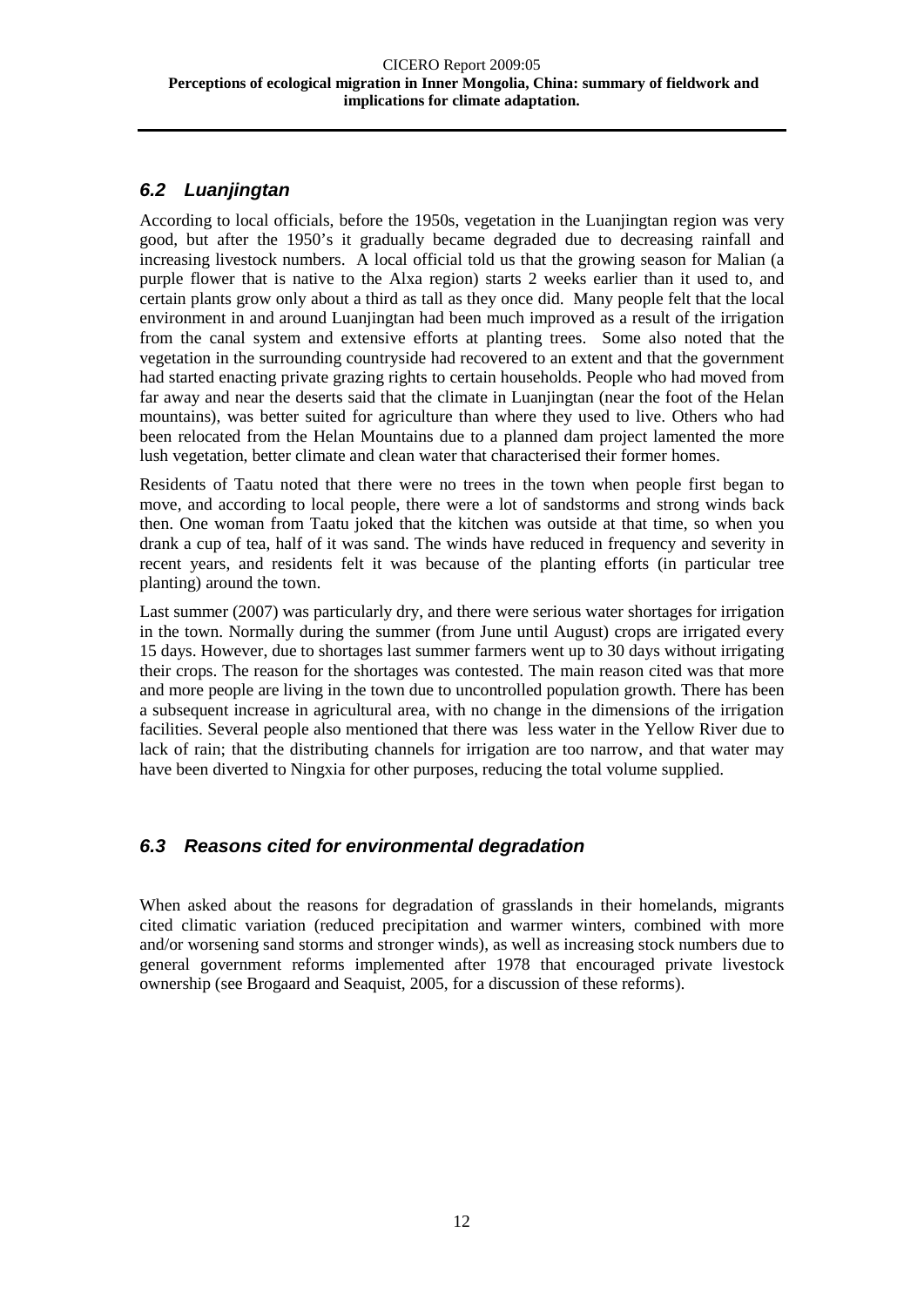# <span id="page-16-0"></span>**7 Livelihood impacts of ecological migration and new livelihood challenges in migrant towns**

#### <span id="page-16-1"></span>*7.1 Livelihood impacts*

General livelihood improvements reported across the villages included better access to healthcare (Bantanjing and Luanjingtan), and electricity and education (Luanjingtan), more friends and neighbours (both villages), more diverse diets due to cultivation of vegetables (both places), and better connectivity due to mobile phone coverage and roads (both places). While some residents noted that their incomes had improved, others maintained that they were about the same as before. However, a number of former herders commented that they were "busier" than before, which could mean that the proportional effort required to earn an income equal to herding as a farmer is greater. The increased effort could also be related to some villagers' commitments to plant and maintain non-agricultural vegetation on lands falling under the Grain for Green policy.

#### <span id="page-16-2"></span>**7.1.1 Bantanjing**

Almost all respondents noted that their lives have improved in several ways since moving to Bantanjing. The most consistently reported improvements were in access to healthcare, roads and services, and more vegetables in the family diet. Long-time residents reported the greatest improvements in their living conditions. Villagers explained that the services and infrastructure in the village had improved over the years as more migrants settled and government investments were intensified, particularly after 1998 when the village was designated as a model demonstration area by the government. The high cost of operating oil generators for household use and to fuel bore well pumps for irrigation, and lack of universal electricity access among households was the main concern highlighted over and over by residents during interviews and in the group discussion. Some residents mentioned that they pool their resources to buy diesel and transport it back to the village from larger centres. But the added cost of transport makes this even more expensive. The lack of a school in the village was mentioned as a concern for households with children of school age.

#### <span id="page-16-3"></span>**7.1.2 Luanjingtan**

According to the host of our visit, a local official, residents enjoy living in Luanjingtan because people who were once isolated and living far from hospitals, medical services, schools, and roads, now have access to all of these services, and can even connect on the internet and chat to the wider world. All of the people who we interviewed noted improvements in their lives since moving to Luanjingtan, including access to a wider variety of goods and services, proximity to markets, a good road, healthcare services and schooling, and more friends and neighbours.

#### <span id="page-16-4"></span>*7.2 Livelihood concerns*

Not all of those interviewed reported improvements in all aspects of their livelihoods. Perceptions were especially ambiguous when it came to income. While people of poorer households said that their income had not changed since moving to the villages and lamented a combination of high costs of farming, poor health, and/or a lack of economic opportunities,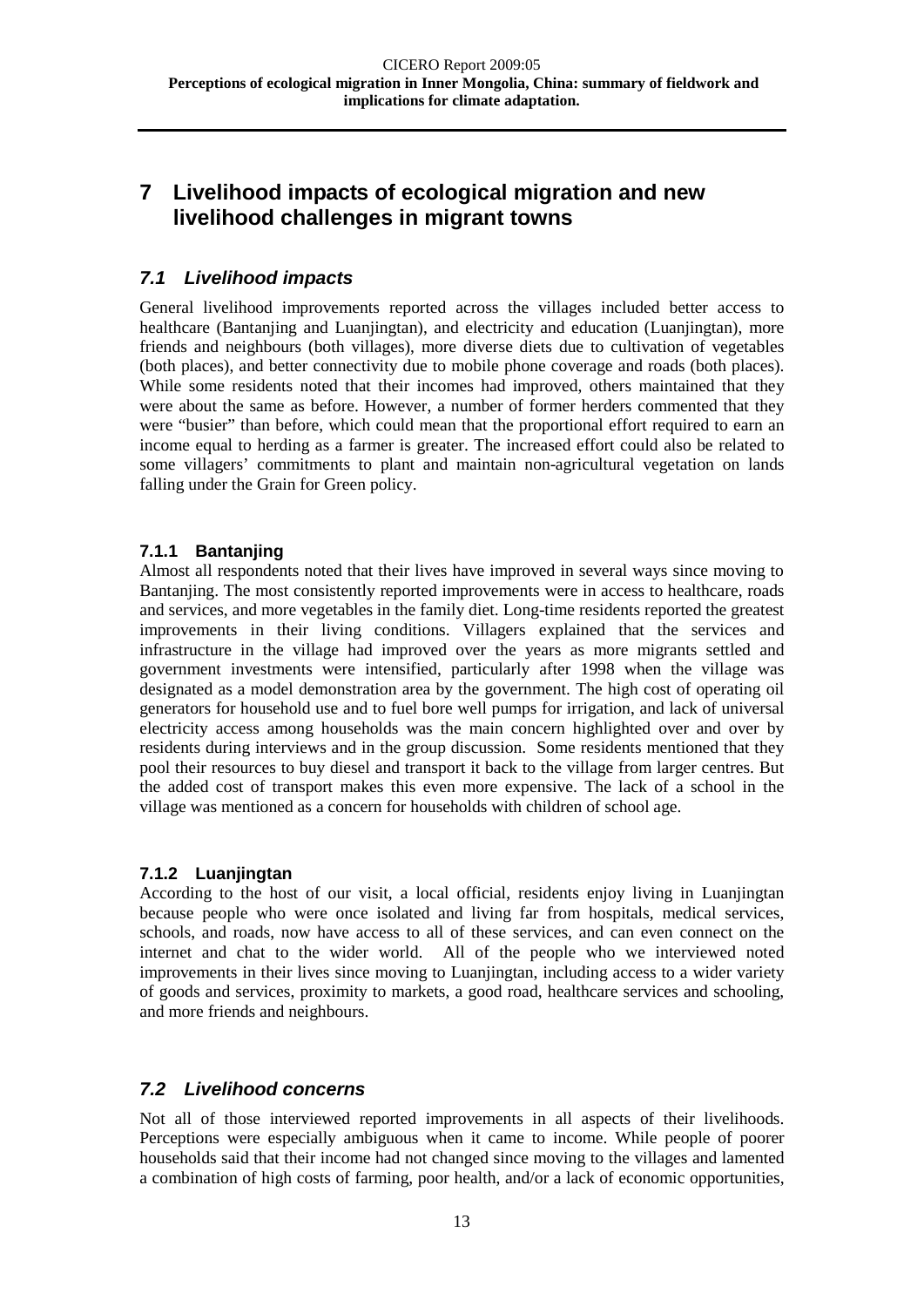wealthier households usually said that their incomes had improved. These households typically had diversified from farming, to farming in combination with growing medicinal plants (Bantanjing), or purchasing farming equipment and enlarging their land holdings (Luanjingtan). Households also depended to different degrees on non-farm income. Several households had become indebted by either renting or purchasing additional land to try to increase their income, and subsequently suffered poor harvests and health care obligations that made it difficult to pay back the debt. This was the case in two interviews with elderly households where the principle residents were age 55 and over (one in Bantanjing and one in Luanjingtan).

Most residents of the village were herders, or herders and farmers, by tradition, before moving to Bantanjing, and for some, the transition to farming has not been as straightforward as for others. Ethnic Mongolian migrants raised specific concerns about the difficulty in adjusting to a new way of life as farmers due to a lack of farming skills. Comments such as "farming is based on experience", "we are bad farmers" and "we know only herding", though communicated in a jovial way often accompanied by laughter, seemed to underscore the fact that the transition from herding to farming was not an easy one for people whose identities and culture are closely tied up with herding animals, and highlighted that some residents feel "out of place" as farmers. Some respondents noted that they missed eating goat meat, that it was easier to get, keep and eat livestock before, and that they would like to be able to graze their animals again in the future if the grassland continued to improve and the climate was not too bad, government policy permitting. Comments were also made about missing one's home, the wide open space, quiet, and "freedom" to choose one's activities before as compared to in the villages.

Agricultural training provided by the government aims to minimize the challenges that migrants face. However, a lively discussion in one household revealed that the government agricultural training was offered in Chinese, with no translation or instruction available in the Mongolian language. According to respondents, this language difficulty made it more difficult for herders to understand the farming instruction and demonstrations. In addition, one Mongolian household raised concerns about uneven economic development and opportunities in the village due to different levels of government compensation and access to off- and non-farm income.

During interviews in Luanjingtan, several households noted that it was more expensive to farm in the town compared to the place they had moved from due to the high cost of the water, fertilisers, and pesticides. According to other residents, the price of water paid by farmers is not a concern, but rather it is the total available amount of irrigation water and its timing that is of importance for farmers. In Luanjingtan several migrants noted that they have no choice but to sell to the middlemen from Ningxia who come to buy up their produce. The suggestion was made to build a mill to add value to the town's agricultural produce so as to cut out the middle men and increase farmers' income. In discussions with our host later during lunch we were told that this possibility was being discussed at higher levels of government. It has therefore likely been a topic of local meetings and discussions.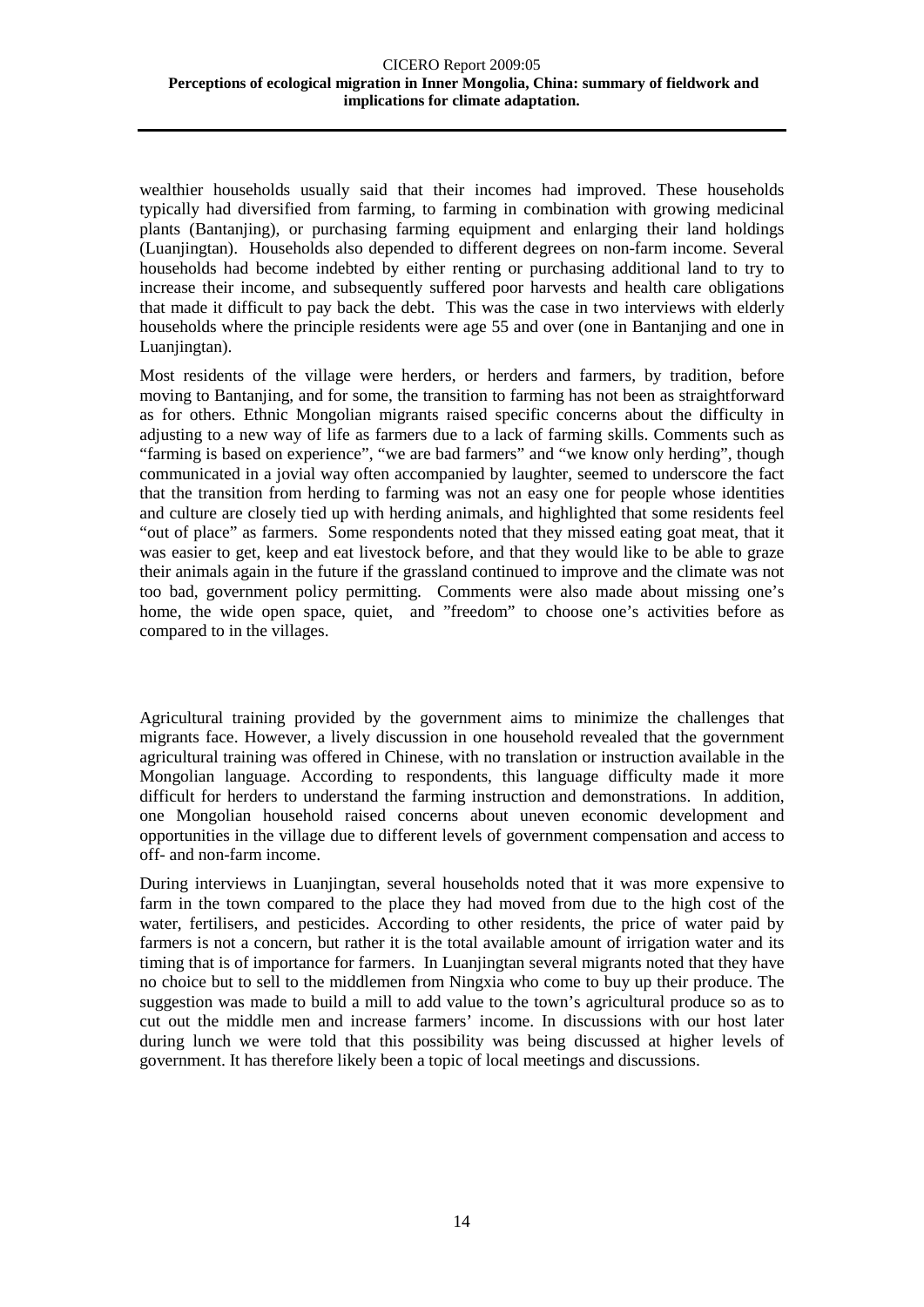# <span id="page-18-0"></span>**8 Climate adaptation perceptions, actions and challenges**

Table 1 summarises some of the salient climatic changes observed locally in Bantanjing and Luanjingtan with relevance for agriculture, the adaptations implemented to deal with changes, and some of the outcomes of these measures, as described by respondents.

Table 2: Climate adaptation challenges, responses and outcomes with respect to agriculture

|                                                    | Bantanjing                                                                                                                                                                                                                                                                                                                                                                                                                           | Luanjingtan                                                                                                                                                                                                                                                                                                                                                                                                                                                                                                                                                                                                       |  |
|----------------------------------------------------|--------------------------------------------------------------------------------------------------------------------------------------------------------------------------------------------------------------------------------------------------------------------------------------------------------------------------------------------------------------------------------------------------------------------------------------|-------------------------------------------------------------------------------------------------------------------------------------------------------------------------------------------------------------------------------------------------------------------------------------------------------------------------------------------------------------------------------------------------------------------------------------------------------------------------------------------------------------------------------------------------------------------------------------------------------------------|--|
| <b>Climatic changes experienced</b><br>or observed | Stronger winds and more<br>frequent sand storms since 1998                                                                                                                                                                                                                                                                                                                                                                           | Dry summers contributing to<br>irrigation water shortage (e.g.<br>2007)                                                                                                                                                                                                                                                                                                                                                                                                                                                                                                                                           |  |
| <b>Adaptations employed</b>                        | i) Construct live wind barriers by<br>planting trees; Erect "wind<br>fences" ahead of forecasted<br>wind/sand storms<br>ii) Rely on government<br>compensation for food crops<br>damaged by extreme weather<br>iii) Switch to crops that can<br>tolerate more sand - such as<br>wheat, and less water, such as<br>Suo Sua<br>iv) Diversify livelihoods                                                                               | i) Plant more watermelon (less<br>water demanding)<br>ii) Rely on weather reports for<br>planting<br>iii) Call on government to<br>increase dimensions of the<br>irrigation channels, limit<br>expansion of farm land and<br>introduced water-saving<br>techniques                                                                                                                                                                                                                                                                                                                                                |  |
| <b>Outcomes and implications</b>                   | i) Reduced erosion of top soil<br>and reduced deposition of sand<br>on agricultural land<br>ii) Cash crops such as<br>sunflower and cotton are not<br>covered by compensation<br>iii) Wheat not planted on a large<br>scale.<br>iv) Growing medicinal plants<br>(Suo Sua) increases HH income<br>for some. Labour shortages for<br>agricultural work in other<br>households where members<br>migrate seasonally for non-farm<br>work | i) Planting winter wheat no<br>longer possible due to lack of<br>irrigation water in Winter. All<br>crops must be planted in the<br>Summer.<br>ii) These are short-term (i.e. not<br>climate forecasts) and are not<br>always accurate. If you make<br>the wrong choice in terms of<br>crops sown, and the rains fail,<br>you will be in trouble.<br>iii) The government is working<br>on solving these challenges.<br>Ban on emigration recently<br>introduced, distribution channels<br>are being improved (from mud to<br>concrete) to limit leakages, and<br>drip irrigation techniques are<br>being piloted. |  |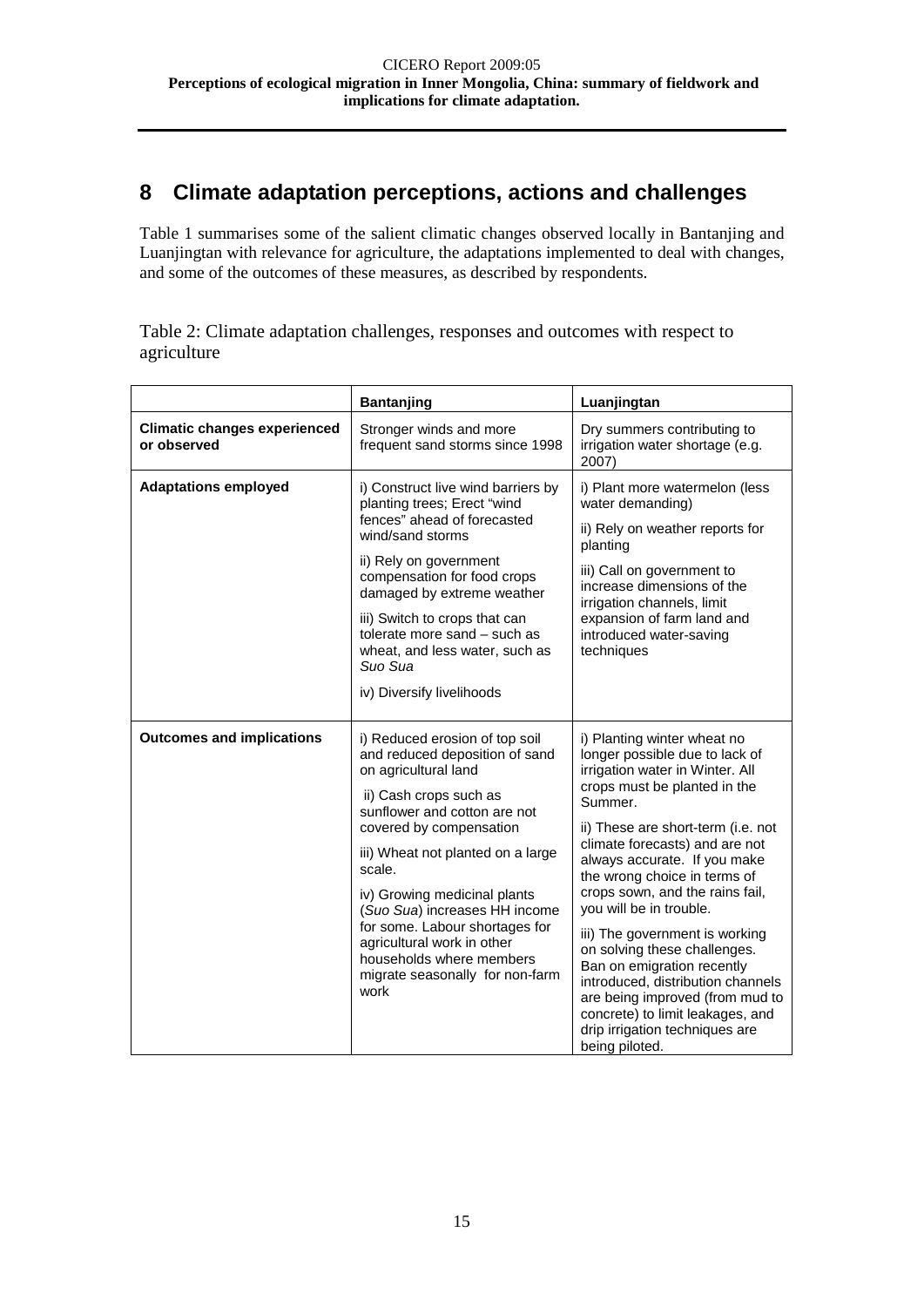#### <span id="page-19-0"></span>*8.1 Climate adaptation challenges*

#### <span id="page-19-1"></span>**8.1.1 Bantanjing**

As mentioned previously, the source of irrigation water for farmland in Bantanjing village is groundwater accessed via bore wells. Although irrigated agriculture is certainly an adaptation to an arid climate, the pumps for the bore wells run on diesel, and residents noted that the high price of oil had increased farming costs, rendering agricultural incomes more vulnerable to crop failure. It is possible that groundwater tables could also be depleted in the future if water extraction for agriculture, shelterbelts, and household use in the village exceeds natural regeneration rates. Increasing temperatures may increase irrigation water needs of different crops, leading to more rapid depletion of ground water. This would introduce additional limits on agricultural production and incomes.

In terms of mitigation and local energy solutions, solar panels were constructed and installed under a Japanese bilateral aid project between 2002 and 2007. They were designed to supply electricity to the entire town. However, during interviews I was told that the panels do not work properly, break down frequently, and require expensive repairs and replacement parts. Maintaining the panels is difficult since replacement parts must be obtained and transported from far away. Local generators owned by some private households, as well as irrigation pumps in the village, run on diesel, and concerns about the cost of electricity generation and lack of electricity in the village were repeatedly raised during interviews and group discussions.

The community's peripheral location and distance from markets can be seen as obstacles to adaptation in the sense that goods and services are more difficult and costly to obtain, and people must travel far to obtain alternative employment and to sell their agricultural produce and purchase inputs and supplies. However, as mentioned, the main road to the village is currently being upgraded and is designated to become a paved highway, which should lessen these challenges to a degree.

The climatic and other challenges associated with farming in Luanjingtan have led some families to abandon agriculture to find another living in the strongly developing industries or in larger urban centres as a type of livelihood adaptation. Luanjingtan is relatively close to Ningxia province and is connected to the capital, Yinchuan, by all-season, paved roads.

#### <span id="page-19-2"></span>**8.1.2 Luanjingtan**

A main concern among all people interviewed was with water for both farmland and household use. The quantity of water coming from the river is not enough to meet the demands of all the farmland in the village and has gradually become a bigger problem as more and more people have moved to the region. Water supply from the Yellow River may be further reduced in the future due to rising temperatures and increasing incidence and duration of droughts, in combination from growing demands for water upstream for rapidly developing industries and agriculture in Ningxia.

A second concern raised by respondents is the quality of the groundwater, which is used for household use. According to local officials and residents, the groundwater table in the Luanjingtan area is actually rising due to infiltration (leakage) from the canal systems and excess irrigation in farmers' fields. This could be contributing to some of the quality problems.

Thirdly, a number of residents highlighted the need for more varied livelihood and income opportunities. This would enhance their well-being and flexibility to cope with shocks such as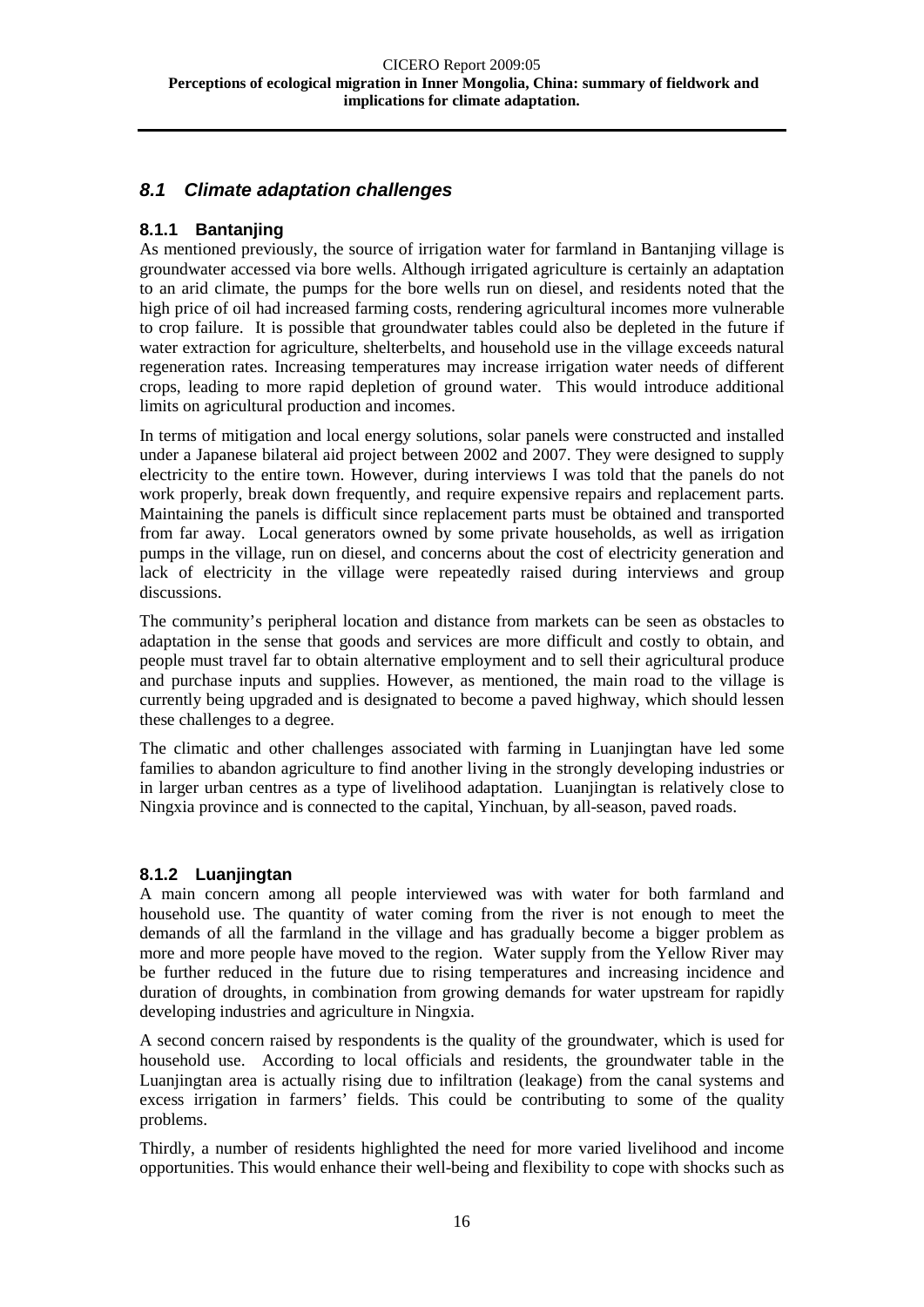extreme weather and drought that affect crop production. One suggestion was to construct a mill or factory for processing agricultural products in the town. This would cut out the middle men who buy up farmers' products and give farmers a better price for their produce, and create additional income and employment possibilities for residents.

#### <span id="page-20-0"></span>*8.2 Policy and practitioner perspectives*

During a focus group discussion on ecological migration at a stakeholder workshop in Alxa League in 2009, representatives of the Alxa Association of Science and Technology, the Society of Entrepreneurs and Ecology (SEE), a local NGO, and the Helan Mountain Natural Resource Management Bureau of the local government agreed that is difficult to balance ecosystem protection and restoration in Alxa with social and economic development (ADAM, 2009). Participants voiced the need to learn from the successes and challenges of the policy, and suggested that a more nuanced and flexible policy – in both social and ecological terms may be needed. For example, the possibilities of allowing controlled grazing in recovered areas, and of offering a wider range of non-farm livelihoods for former herders, were raised.

When participants were asked to discuss how they are dealing with the new sustainability challenges in ecological migrant villages (such as electricity and water shortages), several potential climate change adaptation and mitigation technologies were mentioned. Projects such as drip irrigation, and small-scale biomass, wind and solar energy projects, as well as reforestation, are being piloted in some migrant villages to deal with new challenges arising from the transition from extensive herding to intensive farming in oasis regions. Income diversification through milk cow promotion is one example of a livelihood adaptation piloted by SEE. According to participants, partnerships between the local government and SEE have supported training, capacity-building and livelihood interventions in several eco-migrant villages, with financing from governments, private sector, international donors, and communities themselves. Several of these initiatives involve south-south learning through exchanges of villagers to learn from successful projects (ADAM, 2009).

Participants felt that interventions, training and technology can be disseminated more rapidly, at lower cost, and at greater scale in migrant villages compared to when herders were living on the land and harder to reach, and that ecological and social problems are generally easier to address in the villages. According to one participant, living in migrant villages and farming is far more sustainable than herding, because herders operate beyond the government's control and may destroy large tracts of land. On the other hand in the villages, environmental problems are noticed and can be addressed. Participants also noted that education and awareness-raising about climate and environmental changes is much easier when people are living in the villages (ibid).

#### <span id="page-20-1"></span>*8.3 Responsibility for adaptation*

When asked about what was being done to reduce their vulnerability to climate variations, events and impacts, most people, implicitly or explicitly referred to government policies, support and compensation. For example, in 2007, the government introduced a compensation plan for residents of Bantanjing for agricultural crops damaged or destroyed due to land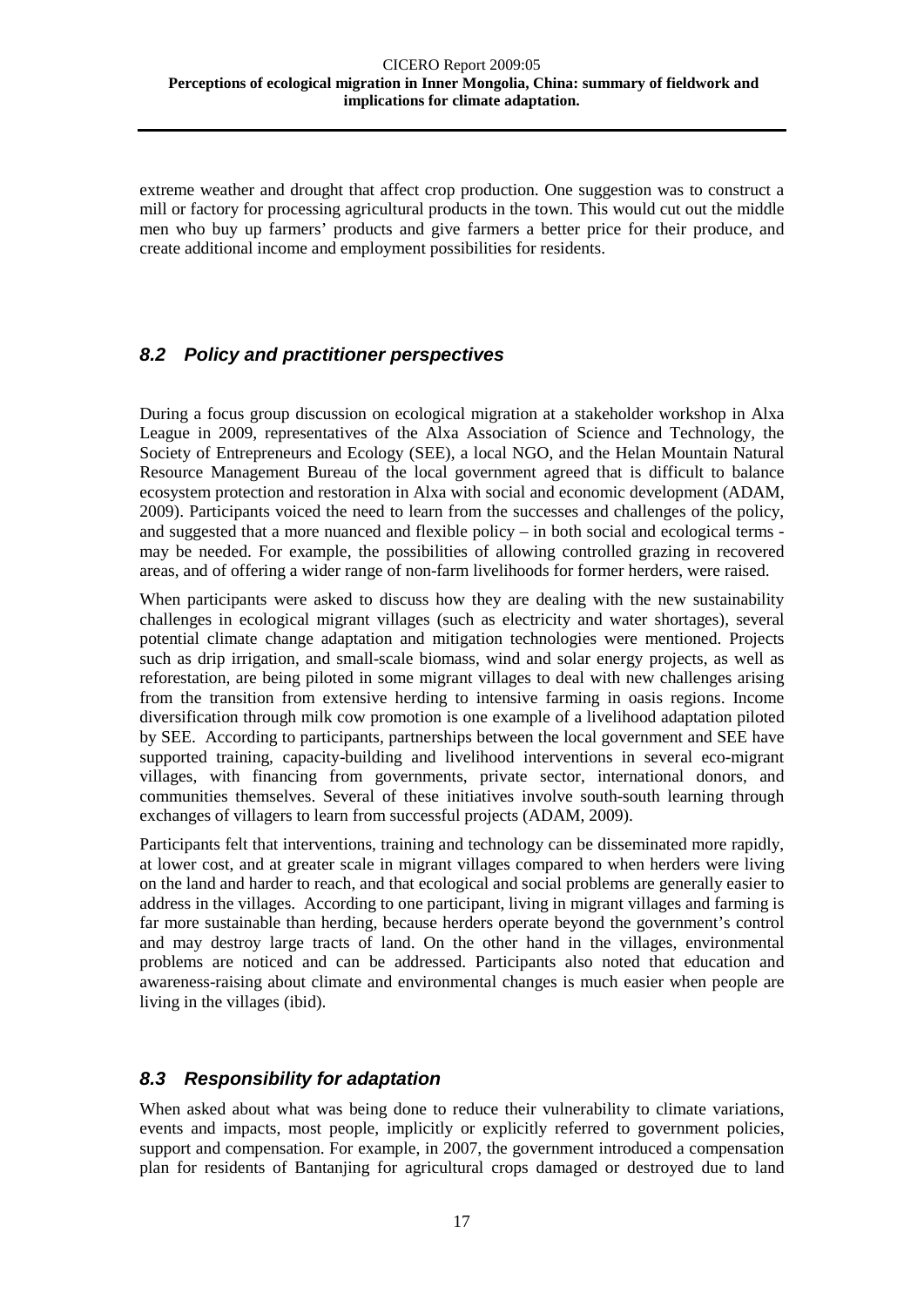degradation and severe weather, especially sand storms. The policy compensates villagers for loss of or damage to food crops, such as maize, but so far it does not apply to cash crops such as cotton and sunflower. Villagers are also encouraged to plant trees on the boundaries of their farmland, in addition to bunding, to prevent erosion, and they explained that they have learned to erect temporary grass/stick fences ahead of storms to shield their crops from wind and sand, to lessen damages.

Other comments such as "We can't foresee the weather, we hope it will be okay" and "It's the responsibility of the government to make the correct policies" suggest that respondents feel they have little control over or ability to control their vulnerability to climate change. This seems to parallel the lack of control over their own lives and livelihood decisions that migrants experienced during the transition from herding, to farming.

In Luanjingtan, when asked what could be done to solve the problem of irrigation water shortage such as that experienced in the Summer of 2007, residents said that there is only so much farmers can do to conserve water, but that the main responsibility for dealing with shortages rests with government policies and development, and dissemination of technological innovations.

When asked who should have the main role for adaptation to climate change, government and NGO stakeholders agreed that civil society (including local communities), NGOs, the Chinese government, and the international community all have roles to play. The fact that the government has given strong financial and policy support to dealing with climate change, and that the Alxa government cooperates with NGOs such as SEE, who have legitimacy in communities and pursue a bottom-up approach, was seen to set a promising stage for dealing with climate change challenges in the future (ADAM, 2009). Nevertheless, policy-makers expressed the need for strong, central decision-making and policy coordination on issues such as ecosystem restoration, and wider social and economic development in Alxa. Technology development and application (both for adaptation and mitigation) was seen by government officials as one of the most promising ways of dealing with climate change in Alxa.

# <span id="page-21-0"></span>**9 Conclusions**

To various extents, migrants in Bantanjing and Luanjingtan see the policy of ecological migration as an adaptation to a situation in which vegetation and grasslands had degraded to a point beyond which land-based livelihoods could no longer be sustained. Reasons given by those interviewed for migrating to these settlements had to do with both environmental conditions (limiting, or "push" factors), and in the case of more recent migrants, the existence of attractive government assistance and compensation for families willing to move, through policies and programmes connected to both ecological migration (free housing, farmland and training), and compensation provided under the "grain for green" and forest and grassland rehabilitation projects, as well as general economic development and poverty alleviation strategies (what can collectively be called "pull factors" or incentives).

However, it is difficult to generalise from the data about the relative importance of factors contributing to households' migration, or the degree of control and choice they had over the process of ecological migration. This is because of the long time period over which migrations to Bantanjing and Luanjingtan have occurred and the evolution of government policies over this time, the difference in the geographic locations of migrants' original homes (ranging from 10 to 700 km away), and the relative environmental degradation experienced in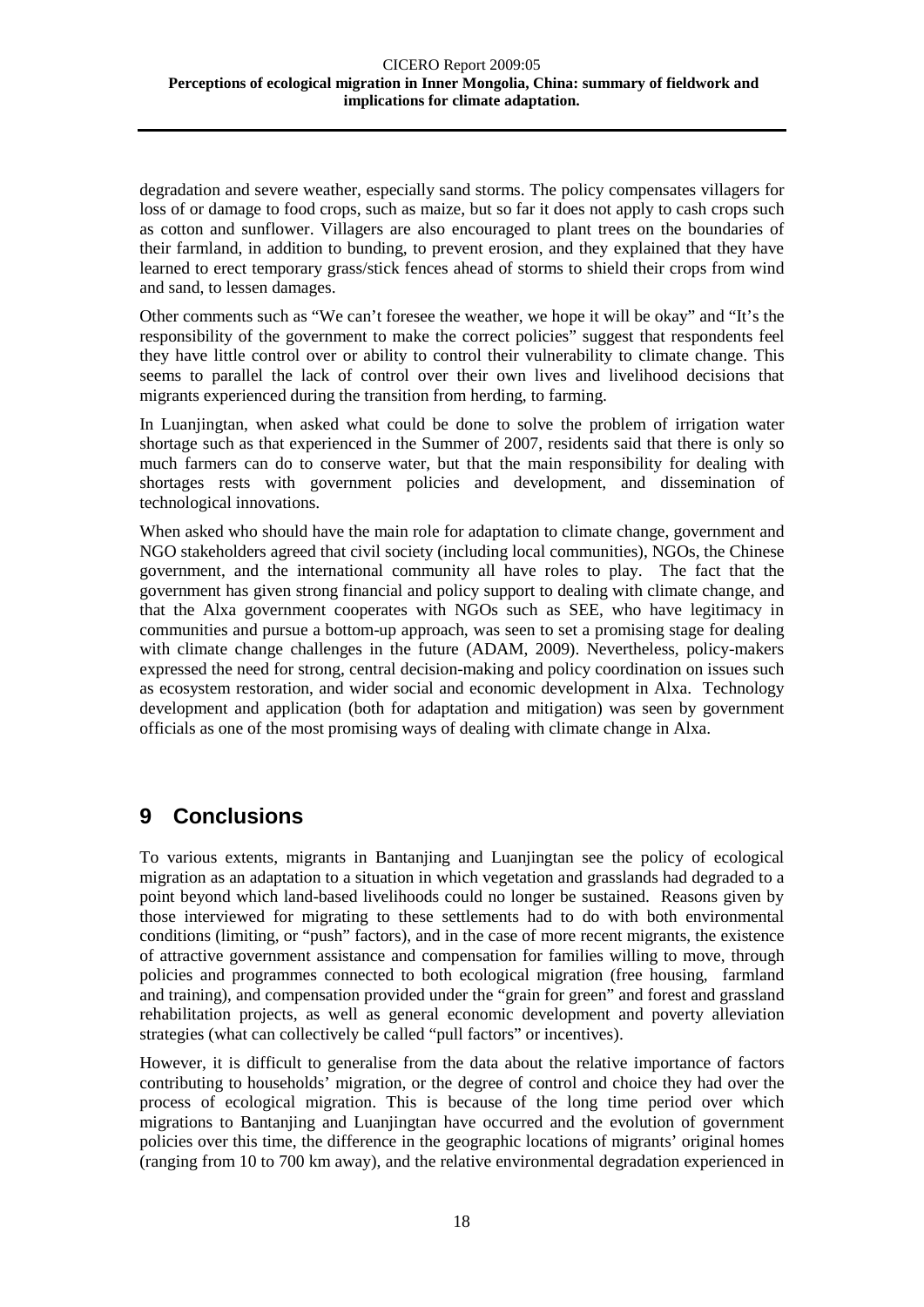those locations, as well as local variations in the ways in which current policies have been implemented.

While many interviewees who migrated or were resettled into ecological migrant towns feel that their lives have improved in key areas such as access to healthcare and schooling for their children and access to more goods and services, challenges associated with ensuring that the move is a sustainable one in the longer term remain. These include ensuring adequate and inexpensive access to clean forms of electricity, providing adequate water for irrigation, ensuring adequate quality of water for drinking and household use, ensuring a range of employment and income activities, and providing culturally appropriate training to facilitate sustainable transitions from livelihoods based on herding, to those based primarily on farming. Several of the households that were interviewed noted that some families who originally migrated together with them (from the same village or region) had left the new settlements. This indicates that there has also been dissatisfaction and unmet expectations during the process of ecological migration for some households. Indeed, although many people noted that there lives had improved in terms of access to services, few reported that there incomes had improved, and many emphasised that they were 'busier' than before, which can be taken to mean that more effort is required to obtain the same income in farming compared to herding.

Residents of ecological migrant towns have to various extents chosen migration as a way of dealing with vulnerability in their former livelihoods caused by among other factors, climate variability and desertification, rapid economic and social changes, and evolving government policies for rehabilitating degraded grasslands. Livelihood adaptations resulting from ecological migration, expressed in the transition from herding to farming, raise both new climate adaptation, as well as mitigation issues. An example of the former is irrigation water shortages during droughts in Luanjingtan, and reliance on expensive oil and partially functioning wind-based electricity generators to fuel bore well pumps for irrigation and household drinking water in Bantanjing. Climate change adaptation concerns for agriculture in the new villages include whether crops and irrigation systems are sufficiently adaptive to withstand projected climate variations and extremes, including whether the extraction of groundwater for irrigation and household use in the new villages is sustainable.

Perhaps the most pervasive constraint to successful adaptation in the new villages in the long run is related to local people's perceptions of the government and its policies as offering the main and most important solutions to the problems associated with ecological degradation, poverty reduction and climate change adaptation. While government policies are certainly important and can arguably provide stimulus and support for successful adaptation at the local level, there was very little awareness among those interviewed about what they themselves, either as individuals or communities, could do to adapt to long-term climate and environmental change, government policies and support not withstanding, despite high awareness and much personal experience of the effects of desertification and degradation in their homelands. This complacency must certainly be understood within the wider context of rapid livelihood transitions from herding livestock on grasslands, to farming in governmentsponsored migrant villages, during which migrants experienced a certain loss of control over decision-making, a loss that many exchanged for promises of a better life, and a brighter future in the migrant villages.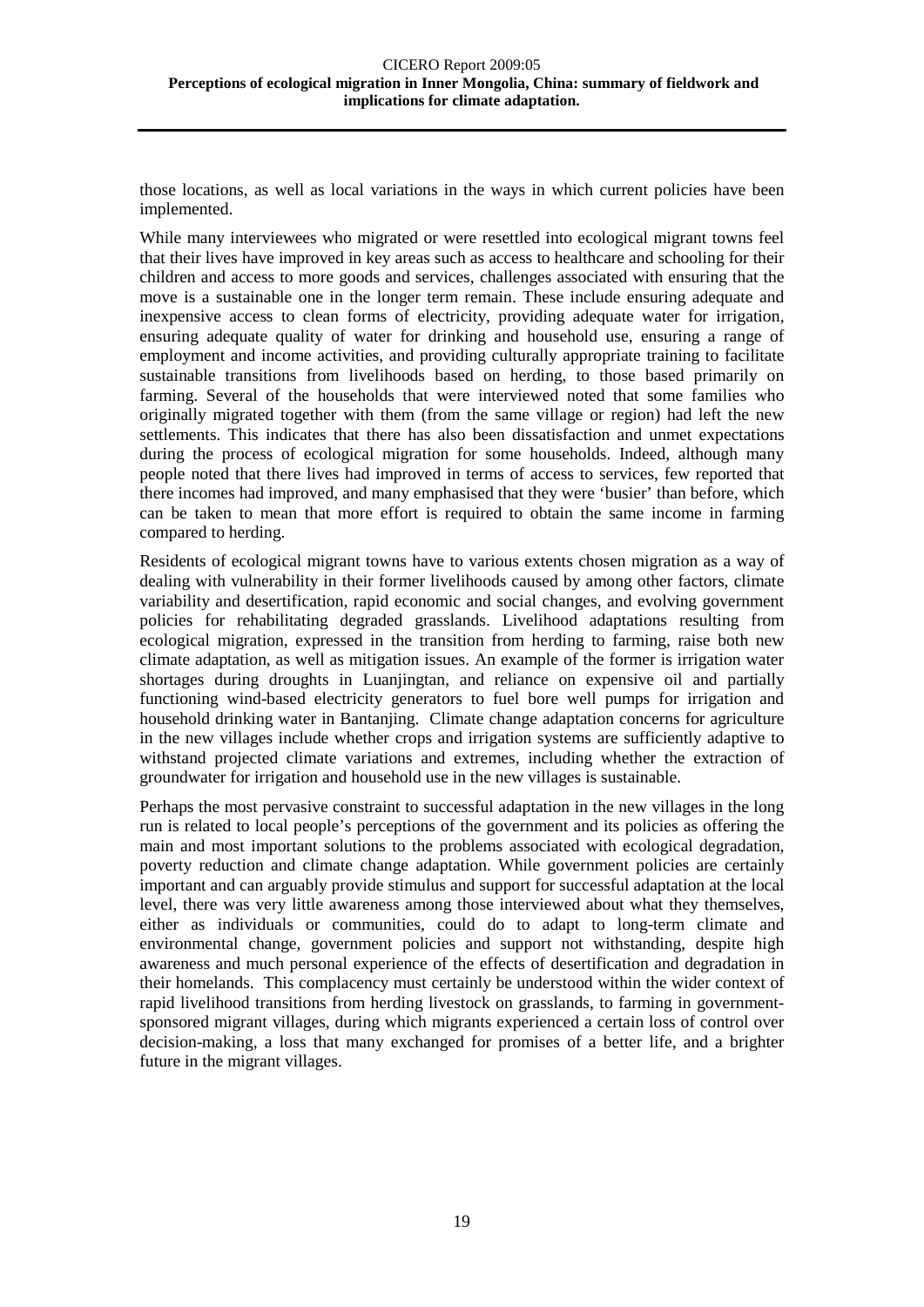# <span id="page-23-0"></span>**10 References**

- ADAM Project. 2008. Scoping Document P3d Inner Mongolia Case Study, Deliverable D-P3d.2. ADAM Project 7051 (EU Project no. 018476-GOCE), Project Report available at: [www.adamproject.info](http://www.adamproject.info/) Norwich, UK.
- ADAM project. 2009. Deliverable P3D.4. Final Results of the Regional Case Studies. ADAM Project 7051 (EU Project no. 018476-GOCE). Report in press.
- Brogaard, S. And J. Seaquist. 2005. An assessment of rural livelihood vulnerability in relation to climate – a case study in agro-pastoral northern China. Paper presented at the international workshop *Human Security and Climate Change*. 21-23 June, Oslo, Norway. *[www.gechs.org/downloads/holmen/Brogaard\\_Seaquist.pdf.](http://www.gechs.org/downloads/holmen/Brogaard_Seaquist.pdf)*
- Dickinson, D. and Webber, M. 2007. Environmental resettlement and development on the Steppes of Inner Mongolia, PRC. *Journal of Development Studies* **43** (3), 537-561.
- Du, F. 2006. Grain for Green and Poverty Alleviation. The Policy and Practice of Ecological Migration in China. Horizons 9(2). Policy Research Initiative. Government of Canada. Ottawa, Canada. pp. 45- 48.
- Runhong, G. 2001. Case Study on Conversion of Farmland to Forest and Grass in Zhuozi County, Inner Mongolia. Prepared for the CCICED Western China Forest Grasslands Task Force. *www.[forest](http://www.forest-trends.org/documents/meetings/Beijing_2002/Taskforce%20pdfs/inner%20mongolia_jk%20edited_final_1.pdf)[trends.org/documents/meetings/Beijing\\_2002/Taskforce%20pdfs/inner%20mongolia\\_jk%20edited\\_f](http://www.forest-trends.org/documents/meetings/Beijing_2002/Taskforce%20pdfs/inner%20mongolia_jk%20edited_final_1.pdf) [inal\\_1.pdf](http://www.forest-trends.org/documents/meetings/Beijing_2002/Taskforce%20pdfs/inner%20mongolia_jk%20edited_final_1.pdf)*
- Werners, S. E., J.D. Tàbara, H. Neufeldt, D. McEvoy, X. Dai, Z. Flachner, Jennifer West, F. Cots, G. Trombi, Nicola Lugeri, Piotr Matczak and G.J. Nabuurs. (In Press). Mainstreaming Adaptation in Regional Land Use and Water Management. In: Hulme, M. and H. Neufeldt (eds.), *Adaptation and Mitigation Opportunities in European Climate Policy*.Cambridge University Press.Cambridge, UK.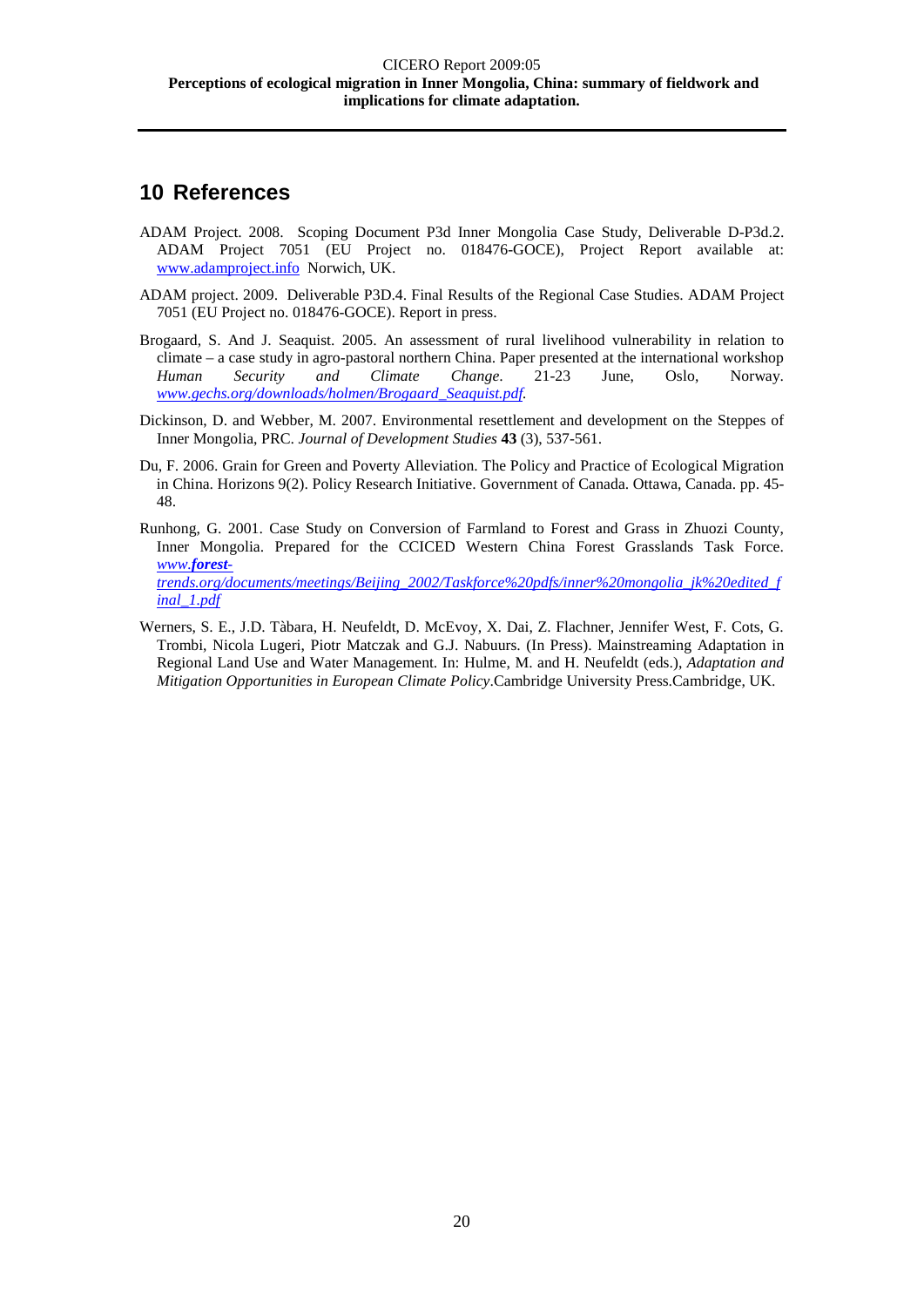# <span id="page-24-0"></span>**11 Appendices**

#### <span id="page-24-1"></span>*11.1 Appendix 1: Interview Guide – Alxa League field visit*

Introduce myself, Li Shan and explain the goals of the fieldwork and what the information will be used for. Explain that respondents' names will neither be recorded nor used in any written material. Explain the fee that we will pay them to thank them for their time (100 Yuan).

#### **General questions**

1. How old are you?

2. How many people live in your household, and what are the ages of the family members who live with you?

3. From where did you move? How far away? When? For how long did you live in that place (before?)

4. For how long have you lived here?

5. What did you and your family do to earn a living before you moved?

6. What do you and your family do to earn a living now?

|                                       | Person interviewed | Husband/wife | Other |
|---------------------------------------|--------------------|--------------|-------|
| Jobs/ income<br>where they live now   |                    |              |       |
| Jobs/income where<br>the lived before |                    |              |       |

7a. Why did you move (spend some time on this question)?

- 8a. Did you get help to move?
- 8b. If yes, what kind of help did you get?

8c. If yes, where you happy with the help you received?

#### **Changes experienced by the interviewee**

9a. What was life like for you (and your family) where you lived before (focus on social, economic, and environmental aspects)

9b. Were there any good things about where you lived before?

9c. Were there any bad things/things you didn't like about where you lived before?

#### **Since you moved**

10. Has your life changed since you moved? If yes, how?

11. Are there things that are better now for you and your family? What things? Are the changes because of moving, or other reasons?

12. Are there things that are worse (better translated as 'didn't meet your expectations') now for you and your family? Are the changes because of moving or other reasons?